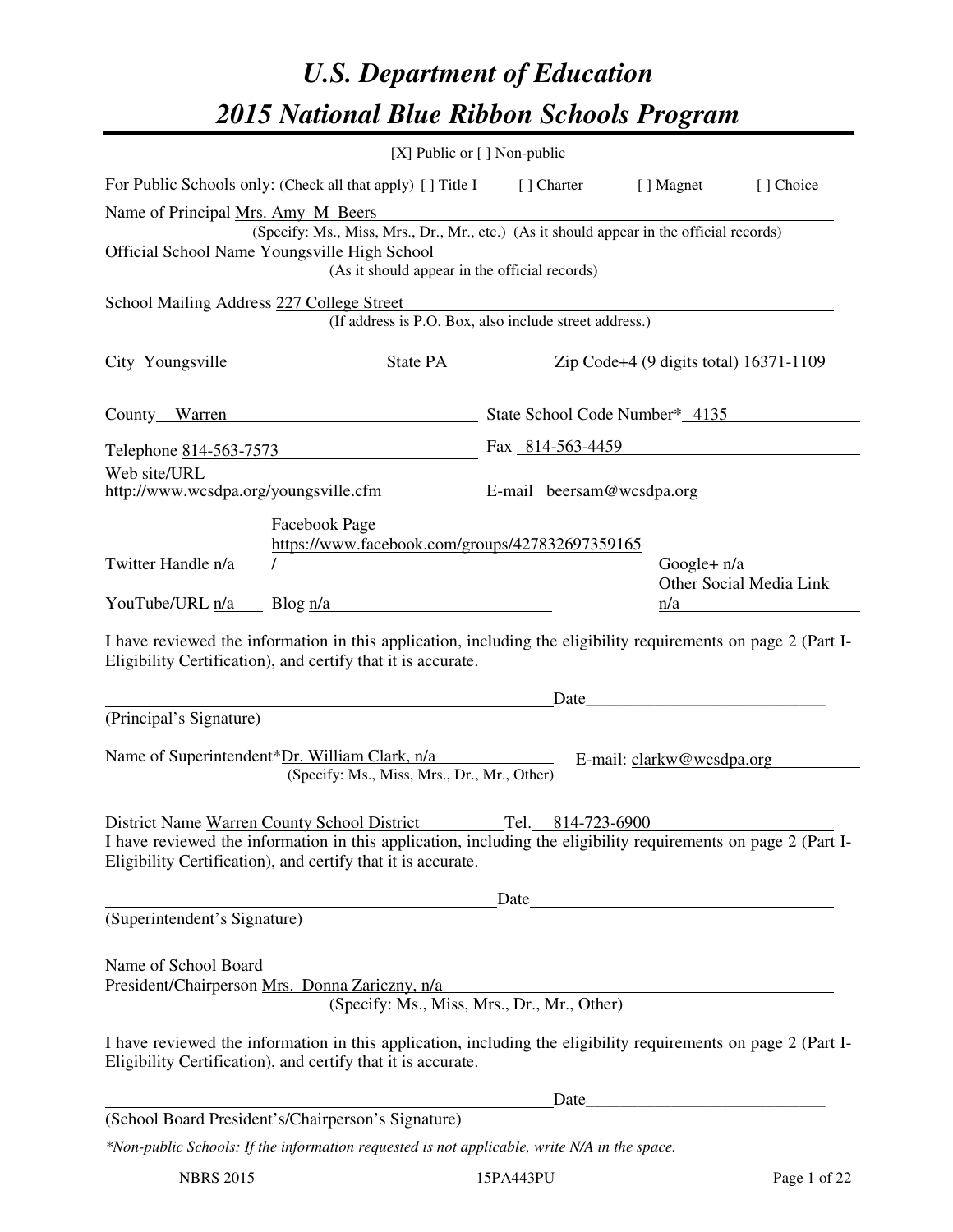#### **Include this page in the school's application as page 2.**

The signatures on the first page of this application (cover page) certify that each of the statements below, concerning the school's eligibility and compliance with U.S. Department of Education and National Blue Ribbon Schools requirements, are true and correct.

- 1. The school configuration includes one or more of grades K-12. (Schools on the same campus with one principal, even a K-12 school, must apply as an entire school.)
- 2. The school has made its Annual Measurable Objectives (AMOs) or Adequate Yearly Progress (AYP) each year for the past two years and has not been identified by the state as "persistently dangerous" within the last two years.
- 3. To meet final eligibility, a public school must meet the state's AMOs or AYP requirements in the 2014-2015 school year and be certified by the state representative. Any status appeals must be resolved at least two weeks before the awards ceremony for the school to receive the award.
- 4. If the school includes grades 7 or higher, the school must have foreign language as a part of its curriculum.
- 5. The school has been in existence for five full years, that is, from at least September 2009 and each tested grade must have been part of the school for the past three years.
- 6. The nominated school has not received the National Blue Ribbon Schools award in the past five years: 2010, 2011, 2012, 2013, or 2014.
- 7. The nominated school has no history of testing irregularities, nor have charges of irregularities been brought against the school at the time of nomination. The U.S. Department of Education reserves the right to disqualify a school's application and/or rescind a school's award if irregularities are later discovered and proven by the state.
- 8. The nominated school or district is not refusing Office of Civil Rights (OCR) access to information necessary to investigate a civil rights complaint or to conduct a district-wide compliance review.
- 9. The OCR has not issued a violation letter of findings to the school district concluding that the nominated school or the district as a whole has violated one or more of the civil rights statutes. A violation letter of findings will not be considered outstanding if OCR has accepted a corrective action plan from the district to remedy the violation.
- 10. The U.S. Department of Justice does not have a pending suit alleging that the nominated school or the school district as a whole has violated one or more of the civil rights statutes or the Constitution's equal protection clause.
- 11. There are no findings of violations of the Individuals with Disabilities Education Act in a U.S. Department of Education monitoring report that apply to the school or school district in question; or if there are such findings, the state or district has corrected, or agreed to correct, the findings.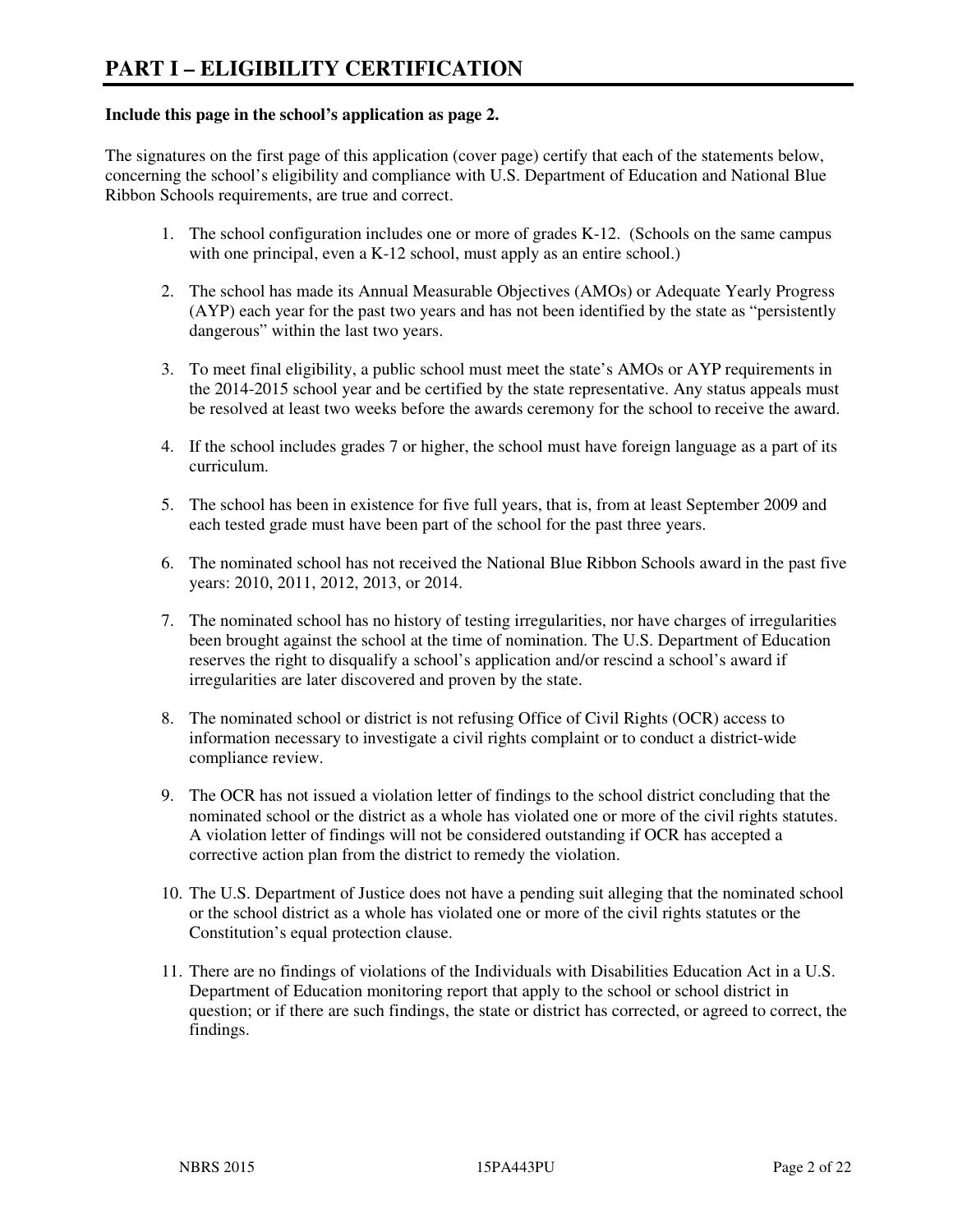# **PART II - DEMOGRAPHIC DATA**

#### **All data are the most recent year available.**

**DISTRICT** (Question 1 is not applicable to non-public schools)

| -1. | Number of schools in the district<br>(per district designation): | $\angle$ Elementary schools (includes K-8)<br>1 Middle/Junior high schools<br>2 High schools |
|-----|------------------------------------------------------------------|----------------------------------------------------------------------------------------------|
|     |                                                                  |                                                                                              |
|     |                                                                  | $2 K-12$ schools                                                                             |
|     |                                                                  |                                                                                              |

7 TOTAL

**SCHOOL** (To be completed by all schools)

2. Category that best describes the area where the school is located:

[ ] Urban or large central city [ ] Suburban with characteristics typical of an urban area [ ] Suburban [ ] Small city or town in a rural area [X] Rural

- 3. 1 Number of years the principal has been in her/his position at this school.
- 4. Number of students as of October 1 enrolled at each grade level or its equivalent in applying school:

| Grade                           | # of         | # of Females   | <b>Grade Total</b> |
|---------------------------------|--------------|----------------|--------------------|
|                                 | <b>Males</b> |                |                    |
| <b>PreK</b>                     | 0            | $\theta$       | $\theta$           |
| K                               | 0            | 0              | 0                  |
| $\mathbf{1}$                    | 0            | 0              | $\theta$           |
| $\boldsymbol{2}$                | 0            | 0              | 0                  |
| 3                               | 0            | 0              | $\theta$           |
| 4                               | 0            | 0              | 0                  |
| 5                               | 0            | 0              | $\theta$           |
| 6                               | 0            | 0              | 0                  |
| 7                               | 0            | $\overline{0}$ | 0                  |
| 8                               | 0            | 0              | 0                  |
| 9                               | 32           | 38             | 70                 |
| 10                              | 37           | 41             | 78                 |
| 11                              | 29           | 33             | 62                 |
| 12                              | 39           | 31             | 70                 |
| <b>Total</b><br><b>Students</b> | 137          | 143            | 280                |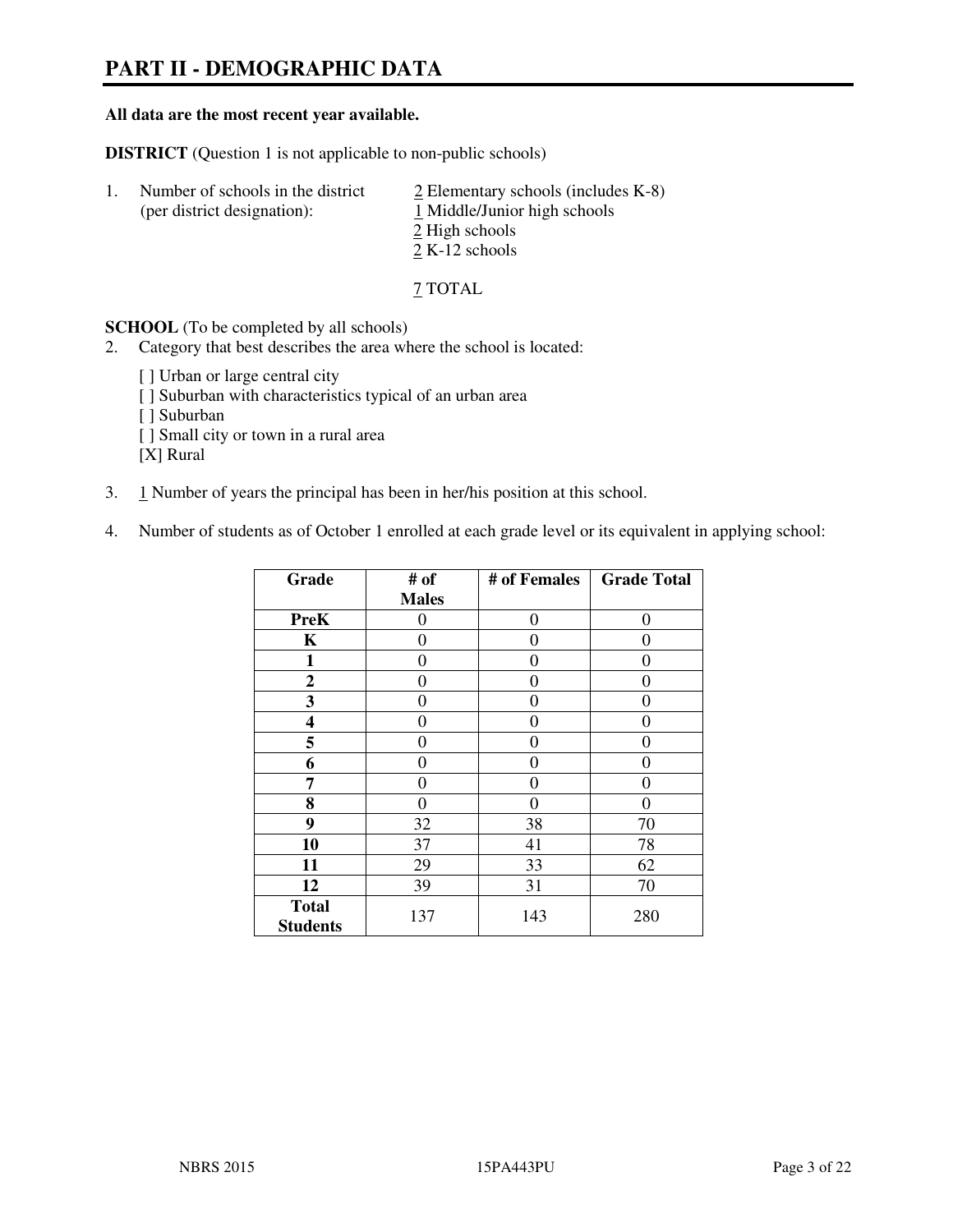5. Racial/ethnic composition of  $0\%$  American Indian or Alaska Native the school: 1 % Asian

 3 % Black or African American 0 % Hispanic or Latino 0 % Native Hawaiian or Other Pacific Islander 93 % White 3 % Two or more races **100 % Total** 

(Only these seven standard categories should be used to report the racial/ethnic composition of your school. The Final Guidance on Maintaining, Collecting, and Reporting Racial and Ethnic Data to the U.S. Department of Education published in the October 19, 2007 *Federal Register* provides definitions for each of the seven categories.)

6. Student turnover, or mobility rate, during the 2013 - 2014 year: 33%

This rate should be calculated using the grid below. The answer to (6) is the mobility rate.

| <b>Steps For Determining Mobility Rate</b>    | <b>Answer</b> |
|-----------------------------------------------|---------------|
| $(1)$ Number of students who transferred to   |               |
| the school after October 1, 2013 until the    | 46            |
| end of the school year                        |               |
| (2) Number of students who transferred        |               |
| from the school after October 1, 2013 until   | 52            |
| the end of the school year                    |               |
| (3) Total of all transferred students [sum of | 98            |
| rows $(1)$ and $(2)$ ]                        |               |
| (4) Total number of students in the school as | 299           |
| of October 1                                  |               |
| $(5)$ Total transferred students in row $(3)$ | 0.328         |
| divided by total students in row (4)          |               |
| $(6)$ Amount in row $(5)$ multiplied by 100   | 33            |

# 7. English Language Learners (ELL) in the school:  $0\%$

Number of non-English languages represented: 0 Specify non-English languages:

0 Total number ELL

8. Students eligible for free/reduced-priced meals:  $50\%$ Total number students who qualify: 139

## **Information for Public Schools Only - Data Provided by the State**

The state has reported that  $45\%$  of the students enrolled in this school are from low income or disadvantaged families based on the following subgroup(s): Students eligible for free/reduced-priced meals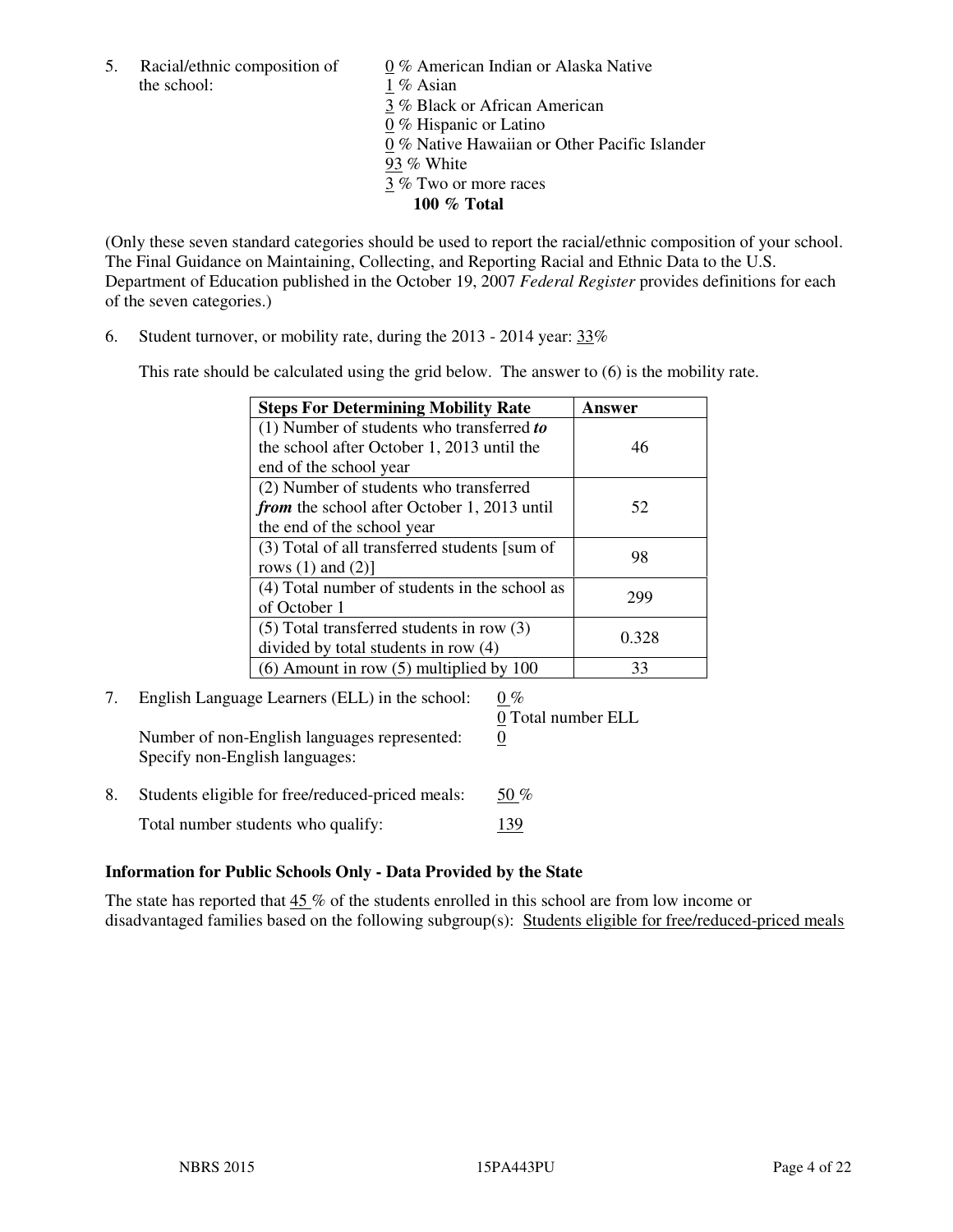9. Students receiving special education services: 22 %

59 Total number of students served

Indicate below the number of students with disabilities according to conditions designated in the Individuals with Disabilities Education Act. Do not add additional categories.

| 15 Autism                | $\underline{0}$ Orthopedic Impairment   |
|--------------------------|-----------------------------------------|
| 0 Deafness               | 5 Other Health Impaired                 |
| 0 Deaf-Blindness         | 22 Specific Learning Disability         |
| 24 Emotional Disturbance | 3 Speech or Language Impairment         |
| 1 Hearing Impairment     | 0 Traumatic Brain Injury                |
| 1 Mental Retardation     | 1 Visual Impairment Including Blindness |
| 0 Multiple Disabilities  | 0 Developmentally Delayed               |
|                          |                                         |

10. Use Full-Time Equivalents (FTEs), rounded to nearest whole numeral, to indicate the number of personnel in each of the categories below:

|                                       | <b>Number of Staff</b> |
|---------------------------------------|------------------------|
| Administrators                        |                        |
| Classroom teachers                    | 10                     |
| Resource teachers/specialists         |                        |
| e.g., reading, math, science, special | 9                      |
| education, enrichment, technology,    |                        |
| art, music, physical education, etc.  |                        |
| Paraprofessionals                     | 6                      |
| Student support personnel             |                        |
| e.g., guidance counselors, behavior   |                        |
| interventionists, mental/physical     |                        |
| health service providers,             | 3                      |
| psychologists, family engagement      |                        |
| liaisons, career/college attainment   |                        |
| coaches, etc.                         |                        |
|                                       |                        |

11. Average student-classroom teacher ratio, that is, the number of students in the school divided by the FTE of classroom teachers, e.g.,  $22:1$  13:1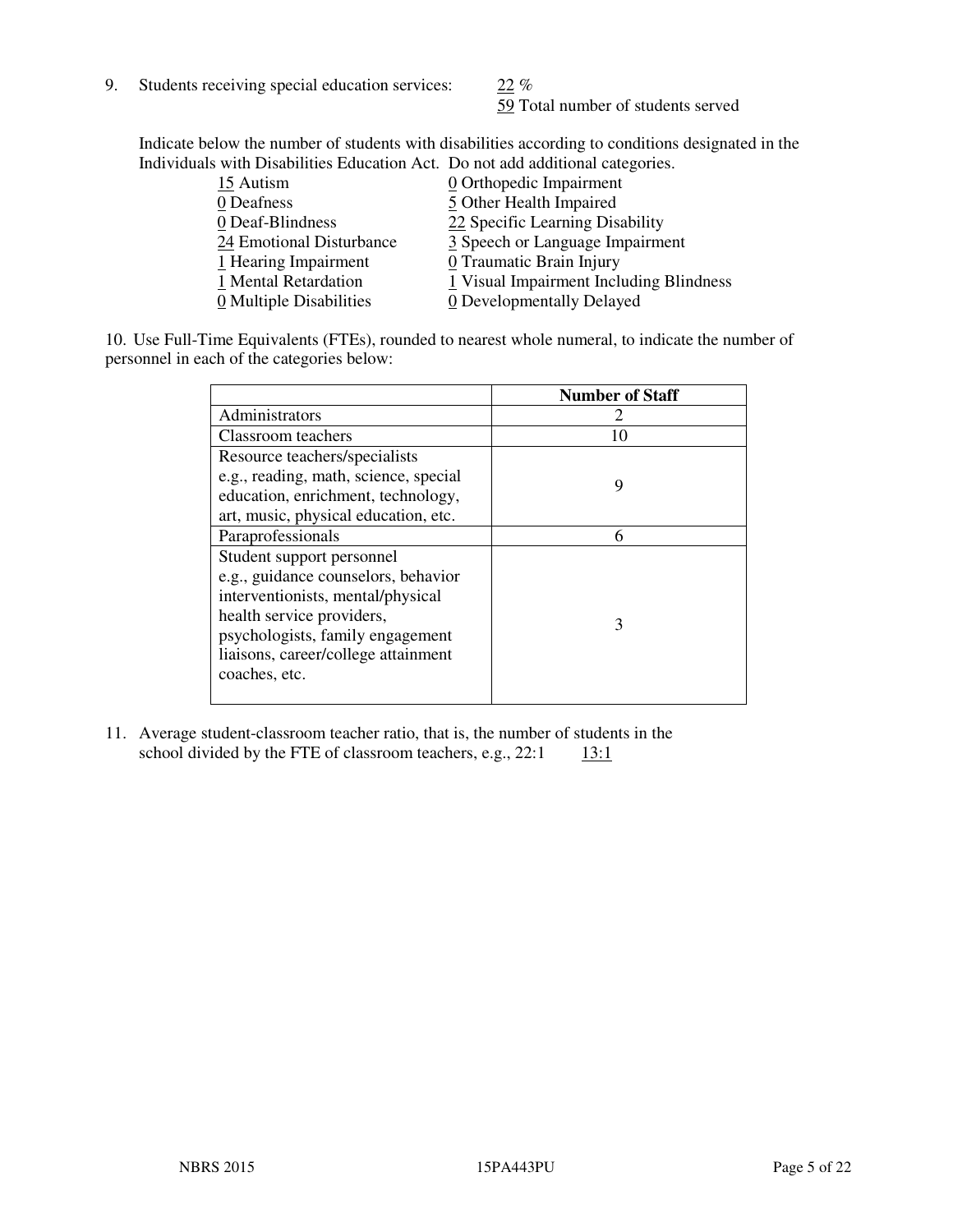12. Show daily student attendance rates. Only high schools need to supply yearly graduation rates.

| <b>Required Information</b> | 2013-2014 | 2012-2013 | 2011-2012 | 2010-2011 | 2009-2010 |
|-----------------------------|-----------|-----------|-----------|-----------|-----------|
| Daily student attendance    | 93%       | 93%       | 92%       | 92%       | 90%       |
| High school graduation rate | 86%       | 86%       | $91\%$    | $88\%$    | $83\%$    |

#### 13. **For schools ending in grade 12 (high schools)**

Show percentages to indicate the post-secondary status of students who graduated in Spring 2014

| <b>Post-Secondary Status</b>                  |     |
|-----------------------------------------------|-----|
| Graduating class size                         |     |
| Enrolled in a 4-year college or university    | 39% |
| Enrolled in a community college               | 9%  |
| Enrolled in career/technical training program | 3%  |
| Found employment                              | 11% |
| Joined the military or other public service   | 19% |
| Other                                         |     |

14. Indicate whether your school has previously received a National Blue Ribbon Schools award. Yes No X

If yes, select the year in which your school received the award.

15. Please summarize your school mission in 25 words or less: The mission of the Warren County School District is to educationally empower all students to think critically and solve problems through a rigorous curriculum that will provide them with the skills necessary to graduate and pursue a career of their interest.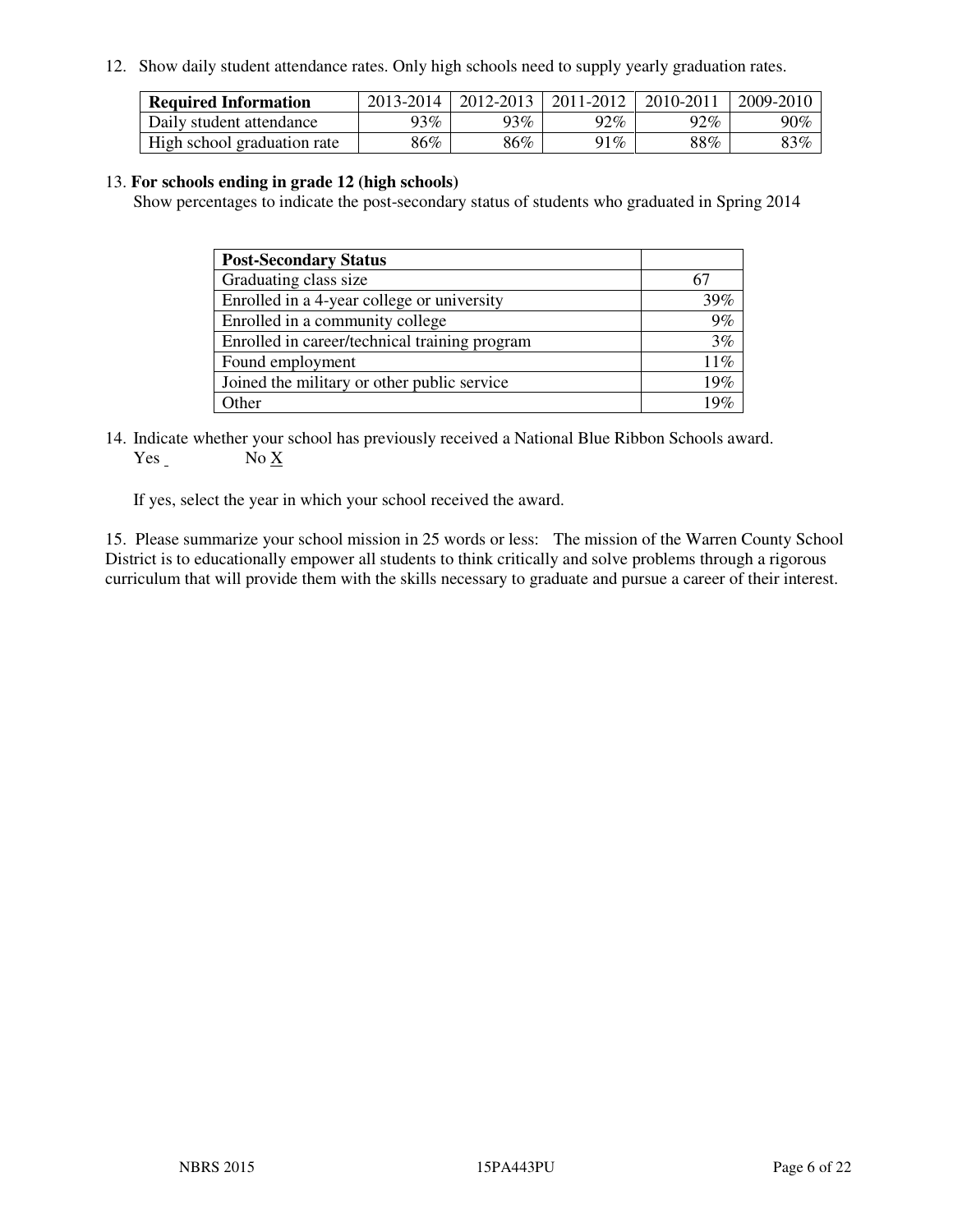# **PART III – SUMMARY**

Youngsville High School is a small school, situated in rural Warren County, PA and is one of four high schools in the Warren County School District. It is a true high school, housing grades 9-12. Approximately 300 students attend YHS. Our school colors are red and white. We consistently demonstrate passionate protectiveness to our school mascot, the eagle.

On the western side of the County, Youngsville has several small businesses and a few larger ones. Youngsville was once an economically thriving community, but Warren County has seen a decline in factory related businesses that has left some families in need. As a result, YHS is comprised of approximately 50% of our student population designated as economically disadvantaged. However, Youngsville remains a closely knit community with a majority of its residents living within the borough lines. There are many smaller communities surrounding Youngsville that are part of this attendance area as well. Overall, there is a strong sense of community pride and a rich history in this little town, with an active alumni association and unified sports booster group. YHS has long since been the community's common thread as many of our students, parents, and grandparents have graduated from this school. Thus, many traditions have continued in the school that may otherwise have been passed by a larger school population. The students of YHS are unique in that they enjoy the outdoor activities that a small town can provide, but many are quick to realize that there is much more to this world that they might want to explore. At YHS, the administration, faculty, and staff have made it our shared goal to ensure that the education that we provide to our students will help them to be successful with their next step beyond high school.

At YHS, students are challenged to develop their full potential both in and out of the classroom. To accomplish this, YHS has a rigorous and diverse curriculum that ranges from Advanced Placement, dual enrollment, college preparatory, applied academics, and vocational career center programs. This rich selection is available to meet the individual needs of our students. We are in the second year of providing all full-time high school Emotional Support and Autistic Support educational services for Warren County. We also house two Head Start programs for our local children. These programs are a mutually beneficial service in that we become tolerant, more worldly and compassionate. Teachers at YHS have been here a number of years and provide a "family-like" atmosphere that is conducive to student success. We genuinely share the philosophy that all students can learn. The economic issues are prevalent, but the faculty seems to know how to work with our kids and provide the supports that they need to succeed. We are fortunate that our discipline issues are not overwhelming. Being part of the small community is helpful in that we can contact parents and work with them if a problem does arise. This has been a key to avoiding major issues before they could become potentially disruptive to the overarching positive climate. Our students are wholesome kids who typically do not get into trouble. We do have to overcome some barriers to education that a larger school may not experience. Being a smaller high school, we must be creative in master scheduling and elective course offerings. This is not to say that we lack choices in electives, but that we must be creative in cycling elective courses throughout a student's high school career. Sometimes, we utilize our District's Virtual Academy to provide classes of particular interest to our students as needed. Additionally, some of our students will take a course through independent study with a teacher if it will not fit into their traditional schedule.

We have several academic and social clubs and organizations that provide a sense of belonging and unity within the school setting. Some of these organizations, like National Honor Society and Student Council, provide students with an opportunity to lead and to practice democratic skills. Another service club, Frontline, provides an opportunity for our juniors to mentor and lead the freshmen through their first year as high school students. Our media clubs, Eagle's Eye (televised morning announcements) and The Broadwalk (school newspaper) provide a wealth of real world experiences. Athletically, we have 11 sports to challenge the minds and bodies of our students and teach valuable lessons on teamwork, collaboration, sportsmanship and work ethic. For the sports teams that do not attract sufficient interest, our students may join a cooperative agreement with one of our other high schools in Warren County.

YHS has begun to implement School Wide Positive Behavior Intervention Support (SWPBIS) as an attendance area initiative to recognize positive behaviors within the school setting. This framework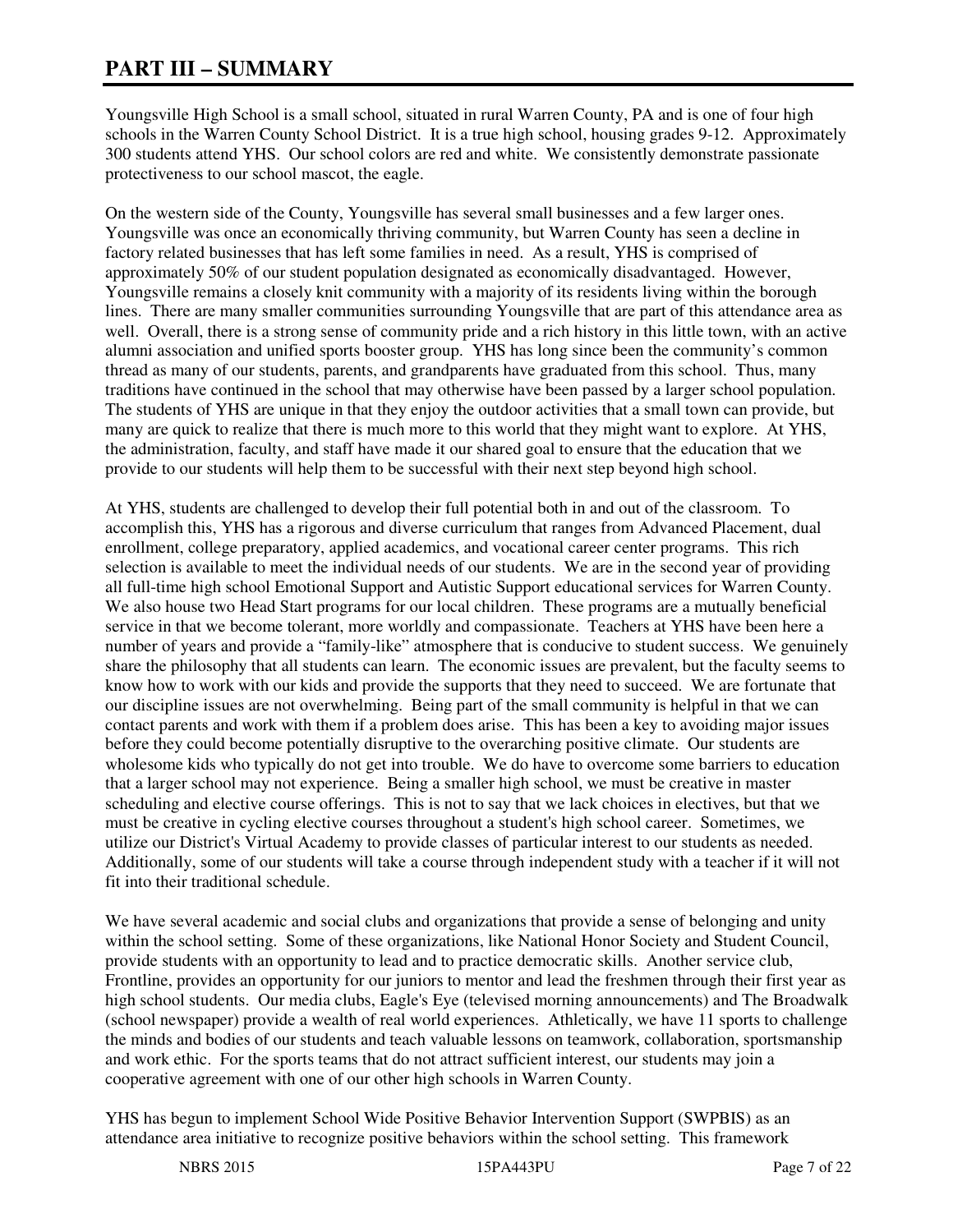emphasizes proactive strategies for defining, teaching, and supporting appropriate student behaviors to create a positive school culture and environment. The purpose is to foster a climate where appropriate behavior is the expectation from all students in all areas of their school day. It supports the individual needs of the school by targeting the identified areas within the school. Taking ownership of their school will provide them with valuable leadership and team building skills. It is an anchor to improve all of our school initiatives.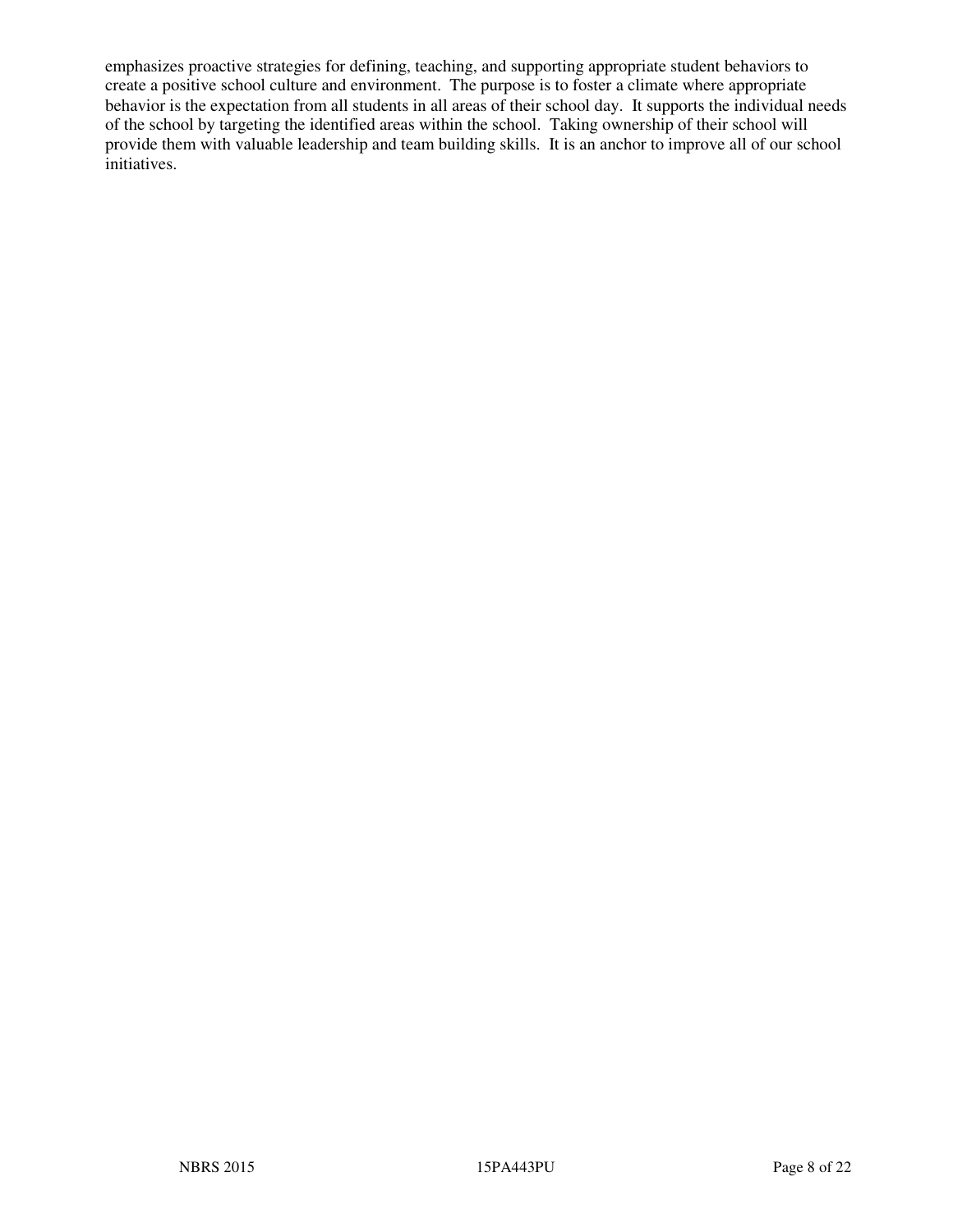## **1. Core Curriculum:**

All of Warren County shares a unified and aligned planned course of instruction for each course that is taught to the students that attend this School District. Teaching strategies and methodologies are shared between the schools for the best learning experiences possible. Although YHS has a small faculty, they have multiple opportunities to develop professionally with colleagues both in the building and from the other three high schools. Our curricula are up to date and developed in accordance to Common Core Standards and standardized testing requirements. During these courses, instruction also begins to prepare students for the state-mandated Keystone assessment in Biology. Material is presented in each of the modalities visually, auditory, and in hands-on activities.

Youngsville High School English curriculum has developed a comprehensive, consistent, and synergistic system where Language Arts instruction is a top priority. In our positive classroom environments, reading skills and strategies are taught effectively and efficiently in a systematic and integrated manner. Reading instruction is taught consistently and explicitly via phonemic awareness, phonics, fluency, word recognition, spelling, and comprehension. Therefore, ninth through twelfth graders understand that reading is a meaningful text that integrates communication and writing activities. In Social Studies, teachers utilize Study Island data as students take the English Composition Keystones to inform instruction.

Social studies teachers access the scores and can view individual or whole group results to see how we can use our curriculum to remediate non-fiction skills. Specific areas we focus on are: textbook structure (THIEVES), context clues (vocabulary), charts/graphs; guided readings (pull main ideas & students summarize to answer the Essential Questions). Differentiated instruction strategies are used to allow for student choice when it comes to applying knowledge; for example, Tic Tack Toe choices, and Think-Pair-Share. Use of Learn 360 videos allow visual/auditory learners to see/hear what has been read from the textbook. Web Quests allow students to search for information that extends textbook information. Review games allow quick recall of information to prepare for upcoming assessments. Teaching of test taking skills assists students with multiple choice response strategies. Student groups work together to complete a quiz; students discuss responses and "defend" the correct choice or persuade others to choose the response they feel is correct.

Youngsville Mathematics curriculum was developed to help our students find success without sacrificing content. For students who have a history of struggling in math we have created a course sequence that moves at a slower pace giving students more time to work on foundational skills. This is done by taking Algebra IA and B; thus working on the content over a 2 year period followed by Geometry and a math finance course. For college bound students we offer a traditional course sequence of Algebra I CP, Algebra II CP, Geometry CP and a 4th year option of Trigonometry, Statistics or Pre-calculus depending on their college plans. For an academic student with an interest in the fields of mathematics we have an honors course sequence of Algebra II, Geometry, Pre-calculus and AP Calculus. Students enrolled in the honors courses, Pre-calculus, and AP Calculus also have the opportunity to earn college credit for the courses though the University of Pittsburgh at Bradford through their College in High School program. In addition to placing students in the appropriate course sequence we offer programs that help students find success in their class. These include homeroom remediation groups, a retest policy, peer tutoring, and after school tutoring.

Youngsville High School's core curriculum in Science begins with Earth Science/Environmental Science introductory science course in ninth grade. During the Earth and Environmental introductory courses material is taught in a structured fashion emphasizing science as a process rather than rote memorization. The curriculum continues with Biology in tenth grade, Chemistry in eleventh grade and Physics during their senior year. Every student must complete all 4 courses to graduate, and all of the science courses offer a college preparatory level that may be chosen by the student. As students' progress through the curriculum, classes shift from self-contained subject-specific presentations, with emphasis on study-skills and organizational skills, to broader, more complex topics that rely upon cross-curricular advancement, such as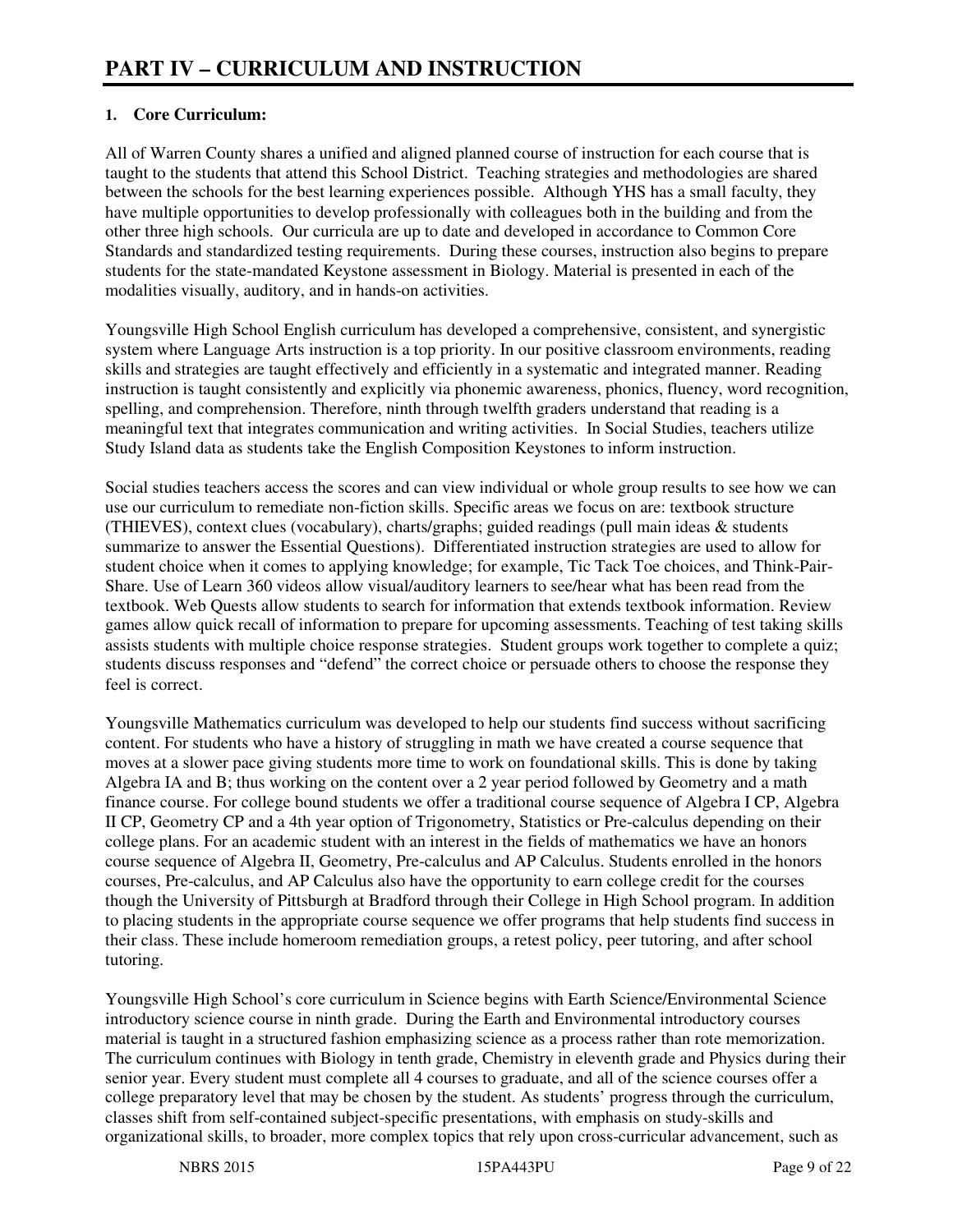the integration of mathematics and writing skills. Additionally, our students enjoy the opportunity to partner in the University of Pittsburgh at Bradford College in the High School program for Chemistry and Anatomy. We also have several semester and yearlong elective courses to interest our students in specific areas of science.

### **2. Other Curriculum Areas:**

Curriculum and instruction in our building is found in a variety of special areas. Each of these non-core subjects has their own specific way of enhancing our school and the education we present to the students. Each subject will be presented to show the grades taught, how often and how they support the acquisition of essential skills.

Music naturally lends itself to across-the-curriculum learning. Students utilize multiple skills through rhythm reading, history through the variety of musical styles and composers, physics of sound by making appropriate compensations with instruments and/ or voices, health in proper using body for breathing and singing, and literature and art through class discussions. In addition, students learn valuable problemsolving skills, independent / creative thinking, and important team oriented strategies. Youngsville High School also offers two vocal music classes. The Senior Choir is a mixed chorus any interested students in grades 9-12. "Madrigals" is a smaller mixed voice ensemble for students in 10th – 12th grade. Youngsville High School also offers two instrumental ensembles during the school day, Orchestra and Concert Band.

Youngsville High School offers the following Art courses for students in grades 9-12: Art level 1, 2, 3 and 4, Crafts, Sculptures, Fibers and Ceramics. These courses develop student's abilities in design, critical thinking, art history and technique through assignments that allow for personal interpretation, research and individual skill development. Art 1234 is a general art class that covers the concepts of 2-d design and media exploration (This course can be taken all 4 years as each year a new focus is established), to students in grades 11 and 12: Senior Advanced Art and Advance Placement. These courses allow for a deeper study of art history, cultural connections and portfolio development in a variety of media.

The Library Media program supports and strengthens each curriculum area by providing digital information, and putting standards in all curriculums areas. Students in grades 9-12 are taught integration of knowledge and ideas through diverse media. Electronic databases provide magazines, eBooks, newspapers, reference tools, bibliographic citations for integration in a variety of student classes. Students learn to create meaning from information and literary texts.

Computer 9 is a semester course that is required to be taken in order to graduate from the Warren County School District. This class enables students to work in a "hands' on" setting. Students learn the skills necessary to become proficient in Microsoft applications involving Word documents, Excel Spreadsheets, PowerPoint presentations, Desktop publishing, and Access databases. When students reach the 9th grade they also take the required technology course, "Technology Design Systems". In "Technology Design Systems" class, students explore the different areas of technology; Transportation, Biotechnologies, Graphic Design, Communication, Construction. Students research these areas and are given a content related, real world problem to solve and design and produce a technological device related to the specific technology area being studied.

Family and Consumer Sciences offer many electives for every student in grades 9-12. Students choose from foods, sewing, home design, consumerism, and child development classes. All the courses apply real life skills that students will need to live on their own after graduation. In the foods class we focus on the importance of nutrition and apply that in lab setting. In sewing, knowledge is gained by learning lifelong skills they will be able to pass to every generation. In consumerism and child development courses practical knowledge about being a responsible consumer and caregiver is applied to use in their lives. Even though the FCS courses are all electives almost all students take at least one course before graduation.

Physical education and health classes at Youngsville High School are designed to educate and empower the learner with the cognitive knowledge and practical skills to implement positive healthy lifestyle behaviors in his/her present and future life. Semester courses offered are PE 9-12, Lifestyle Conditioning, Outdoor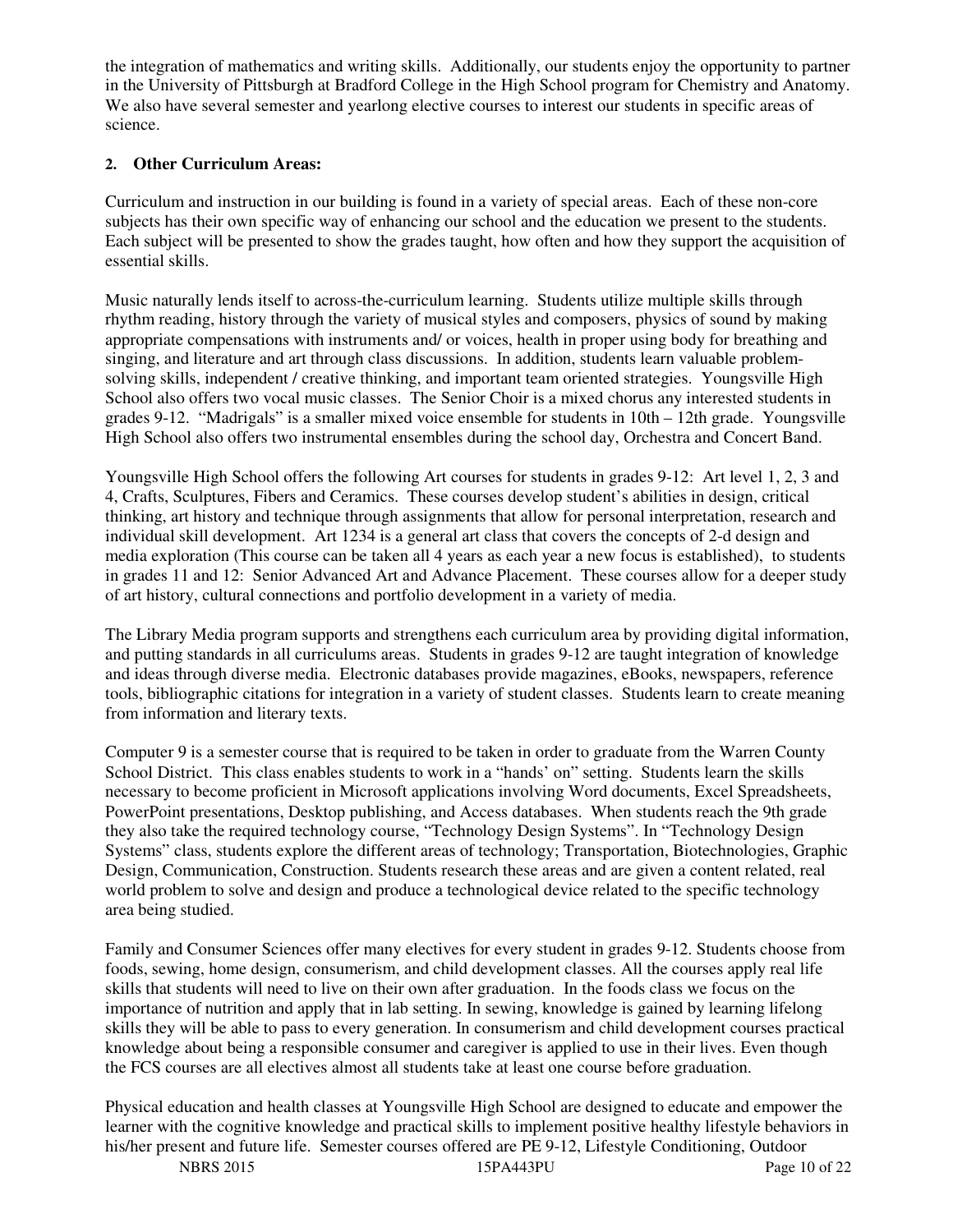Education, First Aid, and Health 9. On line versions of the PE 9-12 and Health 9 courses are available as an alternate.

The curricula for Spanish levels one through five at Youngsville High School provide opportunities for students to engage in critical thinking tasks with practicality of real-world application. We are preparing learners to have twenty- first century problem solving skills and be able to function in a global market. Students are more aware and respectful of other cultures and languages. An array of videos, audio clips, flashcards, worksheets, guided notes, and online practice activities ensure students have access to practice both within and outside of the school setting.

#### **3. Instructional Methods and Interventions:**

Through assessments and data analysis, struggling readers are identified in order to create meaningful interventions. Progress-monitoring is a tool that we utilize. Establishing obtainable and realistic goals for students and implementing an intervention plan for student success makes learning realistic and possible. Therefore, we monitor the effectiveness of our instruction. Also, we share data with students to help them track their progress toward end-of-year goals. Our expected performances for each student taking the state test are set high.

Interventions include analyzing student data, charting weekly and quarterly progress, committing to student goals, and taking ownership of educational strengths and weaknesses. Remediation occurs via Study Island and highlights rhetorical questions, surveys with exemplifiers, explication of text, case and visual studies, mnemonics, RACE strategies, KWL, graphic organizers, and academic support. These elements represent the effective actions teachers take to facilitate learning.

After selecting the learning objectives and assessments, teachers plan the various instructional activities we will use to engage student learning. As a team, we employ the best practices. Some of YHS teacher's favorite lessons include scaffold instruction for sequence of steps, explicit tasks, and personal support. Students gain skills, understand complex content, and become self-directed learners. Also, working collaboratively and interactively with students to prioritize, organize information, communicate with peers, and create timelines is quite effective. Direct and differentiated instruction, layered curriculum, pair share, collaborative learning, hands-on projects, and flip learning comprise other methods that are relied upon for educational results.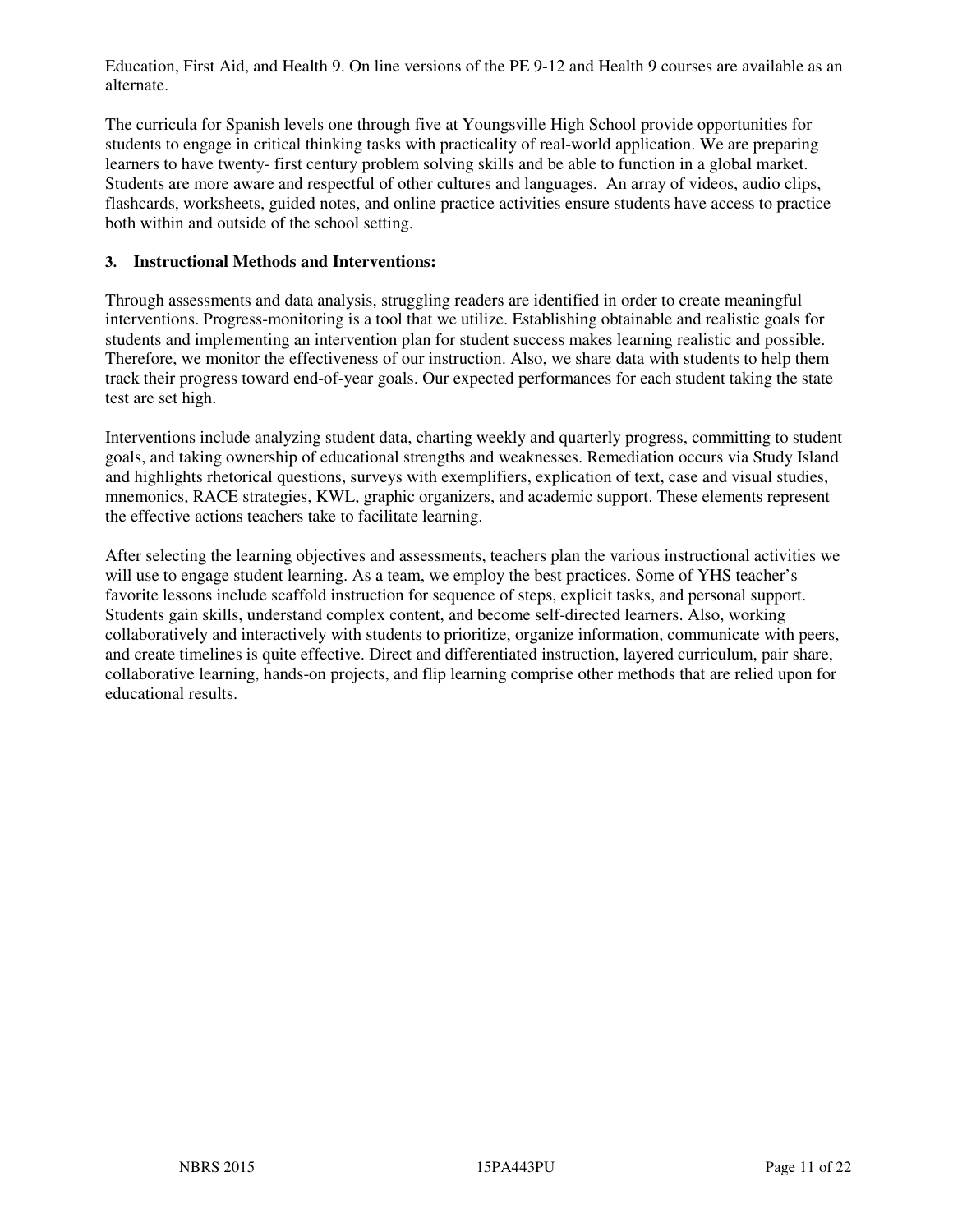#### **1. Assessment Results Narrative Summary:**

In reviewing the performance trends found in Youngsville High School's data table over the course of the last five years, the following information can be gleaned: For reading/English Language Arts, the numbers of students tested over the course of the past five years have been relatively consistent. With the exception, of the 2012-13 school years, the same trend existed for Math/Algebra. The number of students tested in the Algebra Keystone Exam was significantly lower in 2012 because it is an end of course exam. The majority of the class of 2013 had taken Algebra I previously, so they did not need to take this exam.

In comparison to previous years, there was a significant drop in performance scores in both reading and math during the 2010-11 school years. The performance did improve the following year, but it wasn't until the implementation of the Keystone Exams that the achievement scores rebounded.

Under the leadership of the previous Youngsville High School principal, every teacher at YHS was part of a school-wide reading initiative. Therefore, we taught direct reading instruction and targeted intervention. The thrust was to have the "big ideas" presented to students along with the pertinent vocabulary words, which were taught before the lesson began. Students received direct instruction in quantitative and qualitative word value. Not only was fiction taught but also nonfiction. Reading comprehension is improved by utilizing Bloom's Taxonomy and Marzano's beliefs. Furthermore, cross- curricular reading, including reading maps, charts, graphic organizers, etc., was imperative.

As teachers, we analyzed data from PSSAs, CDTs, and then Study Island. Additionally, we focused on Keystone vocabulary and practiced the skills in Study Island. Interactive white-board practice made learning come alive. Full implementation of READ 180 was used to target vocabulary strategies and to scaffold abstract literary concepts. We maintained a full faculty complement. We customized group intervention based on skill deficits, taught the reading process, and student scores increased.

One of the factors that may have influenced our students' gain over the five year period was the fact that during that period the test changed in math to an exam that is more concise. Juniors had been taking the PSSA which was based on Algebra I, Algebra II and Geometry. That test switched to the Keystone Algebra I test. So the test is now based on a smaller amount of material. Since students are allowed to take the test after they have finished their Algebra I course, this means students are taking the test earlier and if they do not pass it the first time, they have a lot more chances for a remediation period and opportunity to retest. To help those students who did not pass their Keystone test, remediation groups were also started in homerooms, and class periods. Highly qualified staff was staff was freed in each tested area for the sole purpose of individual and small group remediation based on data derived from benchmark testing The Warren County Career students received remediation while out of the building.

At Youngsville High School some of the programs in place to close the achievement gap between "socioeconomic disadvantaged" and the "all student group" and the "special education" subgroup are: tutorial homerooms, academic support, reverse inclusion, inclusion, behavior plans supported by an emotional support program, autistic support program, and a pullout special education program. Programs we provide to all of our students include the School Wide Positive Behavior Support, Remedial Math, Remedial English, and Remedial Biology, after school tutoring, and access to a highly qualified teacher before/after lunch.

Mentor Advisory homerooms were implemented. On specified days, homeroom students and their teachers create mutually agreed upon goals that are attainable and realistic. If students reach the goal they receive positive incentives. This dialogue has created opportunities to make individualized student achievement and personalization of education a reality. We are very proud of this collaborative effort between the adults and students at YHS.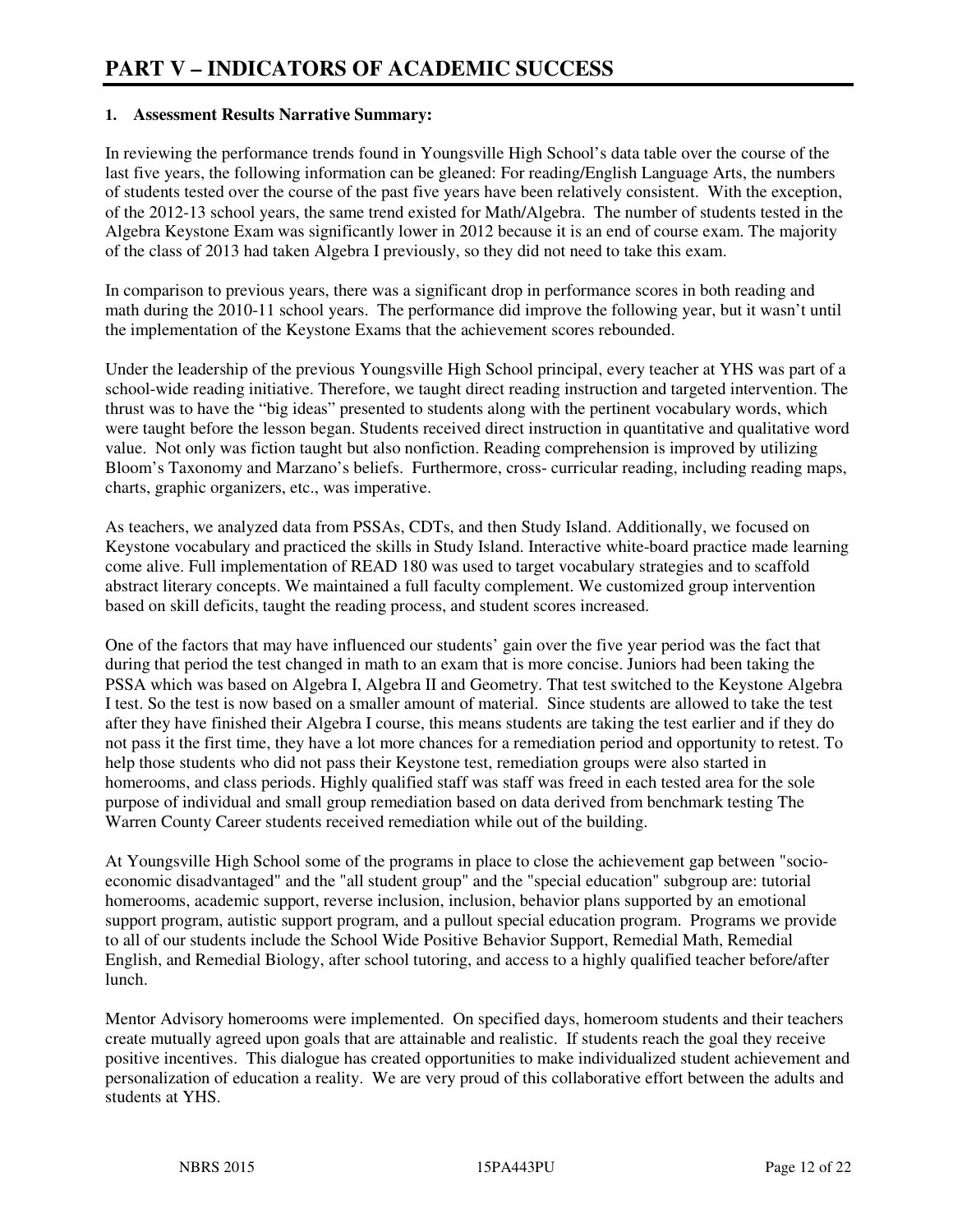Additional resources for improvement include paraprofessionals are in the identified classrooms for students to have extra adult support. Also, our Student Assistance Program provides an opportunity for any stakeholder to anonymously identify at risk students in any area of concern, and with parent permission, provide help and support to that student. Outside agencies come in and, with permission from parents and students, are able to offer assistance to our students as well.

#### **2. Assessment for Instruction and Learning and Sharing Assessment Results:**

Youngsville High School uses a variety of assessment data to analyze and improve student and school performance. The types of assessments being used include Study Island Benchmark testing and Classroom Diagnostic Tools for English Language Arts, Biology, and Algebra.

In areas where students have shown significant improvement, we have gone back to examine what steps were taken to deal with previous low-scoring years. With the incorporation of Keystone testing and the availability of Study Island Benchmark testing, we now have insight into what assessment anchors students are sufficiently prepared for and in which areas they have shown previous weakness. Based on that, we have tailored our instructional time towards concepts that the students have shown weakness. We have focused anticipatory sets, lesson structures, and methods of instructional delivery to help students toward proficiency and even advanced levels. By using the tools we have to collect data, and modifying our instruction to meet student needs, we have come closer than ever to truly individualizing learning and remediation.

Data is being used to inform parents, students and the community of students' academic achievement in a variety of ways at Youngsville High School. Since 2013, students were required to take tests for Literature, Algebra I, and Biology. Schools receive notification of the test scores and these scores are then sent to the parents. Local news provides the public and local community with the scores. These scores are also available on the district as well as state websites.

Data is also used in several other ways to inform parents, students and the community. Some of these include the merit/honor roll breakfast in which those qualifying students and parents are invited to attend. As part of the school-wide positive support behavior program student data is used to determine homeroom rewards at the end of each nine-weeks as well as student of the week. Student data is also used to determine eligibility for the National Honor Society, Awards Day criteria, eligibility for school sports, and prerequisites for school related academic competitions.

Guidance and classroom teachers also use data to inform student success/failure. These scores are then used for student and parent/teacher conferences. At Youngsville High School student data is also used to determine grade point average and class ranking. Other data based on academic testing include the PSAT, SAT, ACT, and ASVAB which determine eligibility for entrance to college and the military.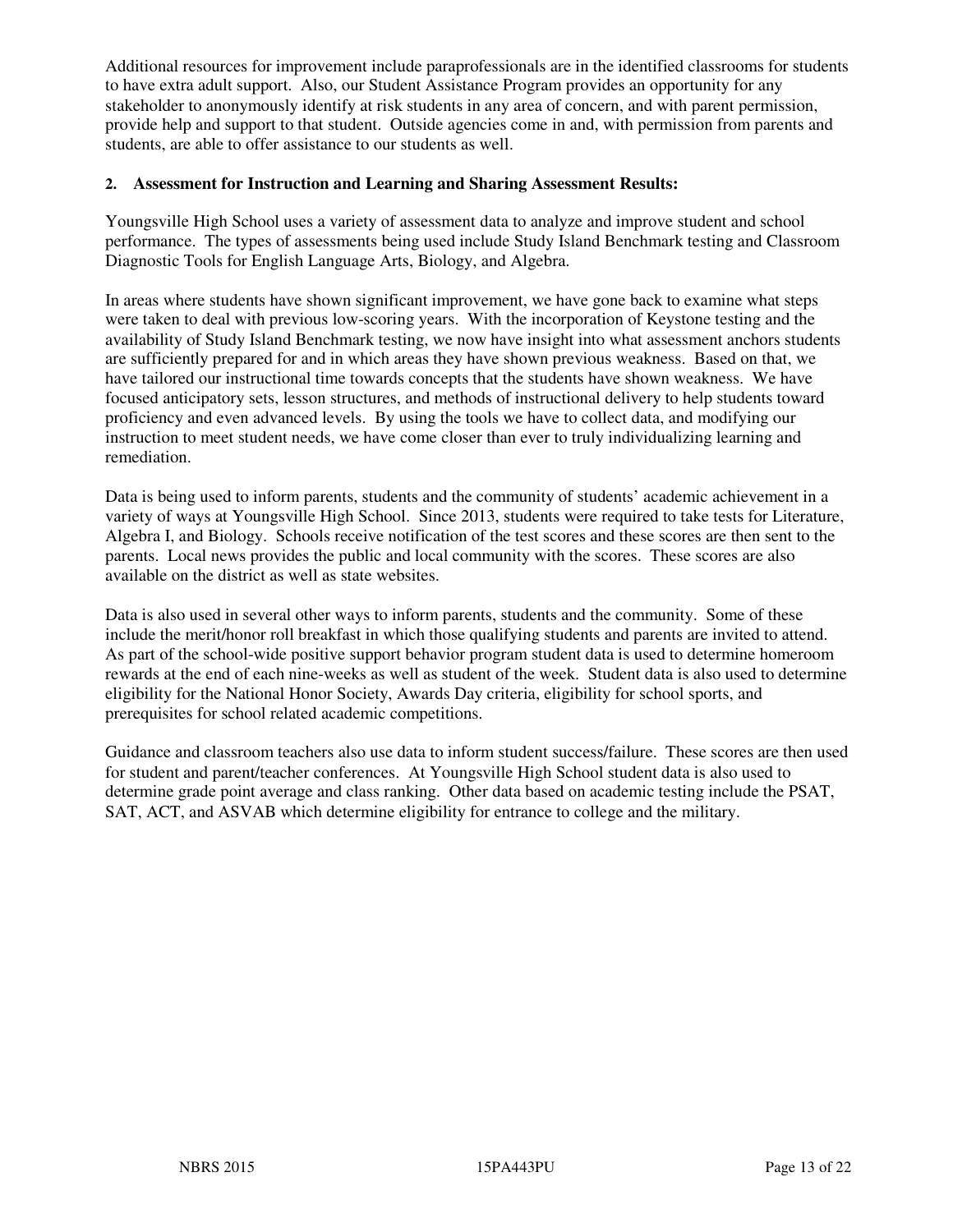# **1. School Climate/Culture**

The school climate at Youngsville High School is one in which the students are supported academically socially, and emotionally. Youngsville High School strives to provide the students academically with the best learning environment offering various levels of courses including those that are applied, academic or college prep, advanced/honors, AP, and a career and technical plan of study as provided in cooperation with the district career and technical center. Socially there are a number of sports and extra-curricular programs such as Football, Basketball, Wrestling, Volleyball, Band, Choir, Spanish Club, Art Club, Mock Trial, National Honor Society, and SADD (Students Against Destructive Decisions). In addition to providing a social component many of these programs also provide an opportunity for emotional growth.

Teachers, through means of professional development, are continually updated and trained to provide themselves and the students with the best education possible via new curriculum, instructional and behavioral techniques, or trainings on cultural sensitivity and creativity. Teachers are also encouraged and provided with the opportunity to develop their own individual areas of expertise via the IU5 intermediate unit or local offerings of interest. In addition, the teachers at Youngsville High School are not only encouraged to be prepared individually but also support one another as a team. Each member of the administration, faculty, and staff has a voice as it relates to fostering a positive school climate/culture.

As the school has seen numerous transitions over the past few years with the acquisition of the district emotional support program, Youngsville High School has been afforded the opportunity to introduce the School-Wide Positive Behavior Intervention Support Program. This framework, which is in its 1st year of planning, is providing a positive climate for both staff and students. Although there is a clear positive connection between students and staff at Youngsville High School the implementation of the School-Wide Positive Behavior Support Intervention Program has been instrumental in making the school even more successful. Students and teachers are not only working together to define the most significant problem areas in the school but are then working together to problem solve and carry out solutions. While teachers are being taught new classroom management strategies and techniques students are being re-taught fundamental skills such as responsibility and respect. As a result, student and teacher connections are increasing and the environment and climate of the school is continuing on a positive course.

## **2. Engaging Families and Community**

Youngsville High School continually strives to engage families and the community. The school has found several ways to do this including the honor/merit roll breakfast, open house/spaghetti dinner, sporting events, club events, business week, an annual Science Symposium, Parent/Teacher Conferences, maintaining an active Facebook page, providing eight newsletters each year, and utilizing a Call Blast system for instant communication.

The honor/merit roll breakfast is offered 3 times a year for those qualifying students. Parents are invited to breakfast in which certifications are presented to the students. Students are continually encouraged to achieve the grades to be recognized.

Youngsville High School has open house each year; however this was the first year that it was held in conjunction with a spaghetti dinner which also included a basket raffle and musical entertainment. Some 200+ parents and community members joined the festivities and it was quite successful with student and parent participation as well as the community.

Sporting events are backed by boosters consisting of parents, family and community members and generally run several weeks to months. There is a lot of fundraising that occurs to support each of these programs and therefore requires a strong commitment by those involved.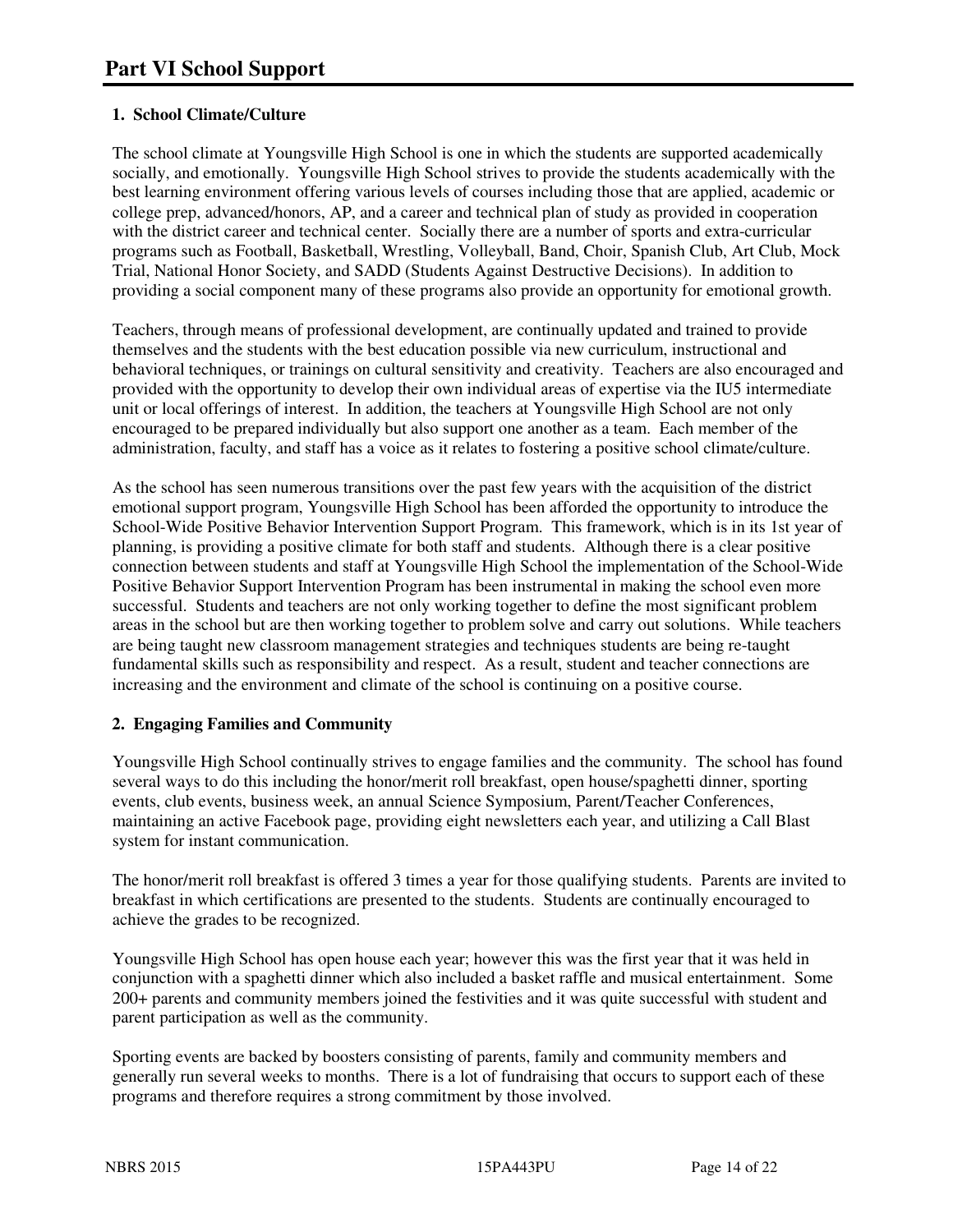Club events such as SADD involve numerous community members including the local fire department, police department, newspaper, emergency air flight service, local funeral service and the community. Each year a mock student accident is enacted as a reminder of the consequences of drinking and driving.

The Science Club also hosts the Science Symposium, in which many outside agencies and community members participate in the event. It also encourages students to display their designs and creations. Each year this event is very successful, engaging the students as well as the community on numerous environmental topics.

Business Week is held each year for juniors. It is an entrepreneurship program in which students and business/community members are divided into several groups. Each group is responsible for creating their own product or service over a period of one week. Presentations are held on the last day and an award is given to the group with the best product. Student and business/community engagement is very high. Many of the same businesses choose to participate each year along with new ones. The students look forward to this each year.

Dual enrollment is offered to students yearly from St. Bonaventure, Pitt-Bradford, Clarion, and Jamestown Community College. In this program qualifying students have the opportunity to earn and receive high school as well as college credits. This partnership gives students the opportunity to engage with nearby higher education institutions while they are still in high school.

While Youngsville High School is dedicated to students, parents, and the community these are just a few of the more significant activities and programs that are offered. As a part of the School-Wide Positive Behavior Intervention Program and in an ongoing effort of Youngsville High School a student participation group has been organized. It is in the process of evaluating the current activities and programs as well as developing new ones based on student input.

#### **3. Professional Development**

Professional development opportunities in Warren County focus on all areas of teaching and learning. The areas of planning and preparation are focused on curriculum driven professional development. During this time, teachers, specialists, and administrators have worked diligently to intertwine Common Core elements into the planned courses and lesson planning/instruction.

Professional development on positive classroom environment is more personalized and held more at the building-level due to a large district's diverse needs. To focus on Youngsville's specific needs, professional development opportunities have focused on engaging students who live in generational poverty and providing supports and strategies for raising student achievements for that subgroup of students. Individualization of instruction to create achievable challenge has also been a distinct focus at YHS. Acceptable instructional practices vary widely throughout the building. These strategies are research-based and incorporated across the general curriculum. Also in the realm of environment, YHS has adopted School-Wide Positive Behavior Intervention Support frameworks to focus on a positive school climate that focuses on learning. This year our emphasis for professional development has been to look at how we can implement SWPBIS for the next three years at YHS. Our data supports the need for a framework that can identify areas of both strength and weakness. These areas will be supported by this framework. The goal of SWPBIS is to increase student engagement, give our community a sense of focus for our school, and ultimately this will improve student achievement.

YHS has been able to strive for excellence from our teachers and students through a variety of measures including PVASS, SAS, and Please identify these last two Acronyms School Performance Profile and Keystone testing results. Student achievement and data are the driving force behind professional development at every level. The instructional practices that we use are data-driven and dependent. In part, our professional development time is spent on instructional practices that support the weaknesses that are demonstrated on the formative, benchmark, and summative assessments given both in the classroom setting and in standardized form.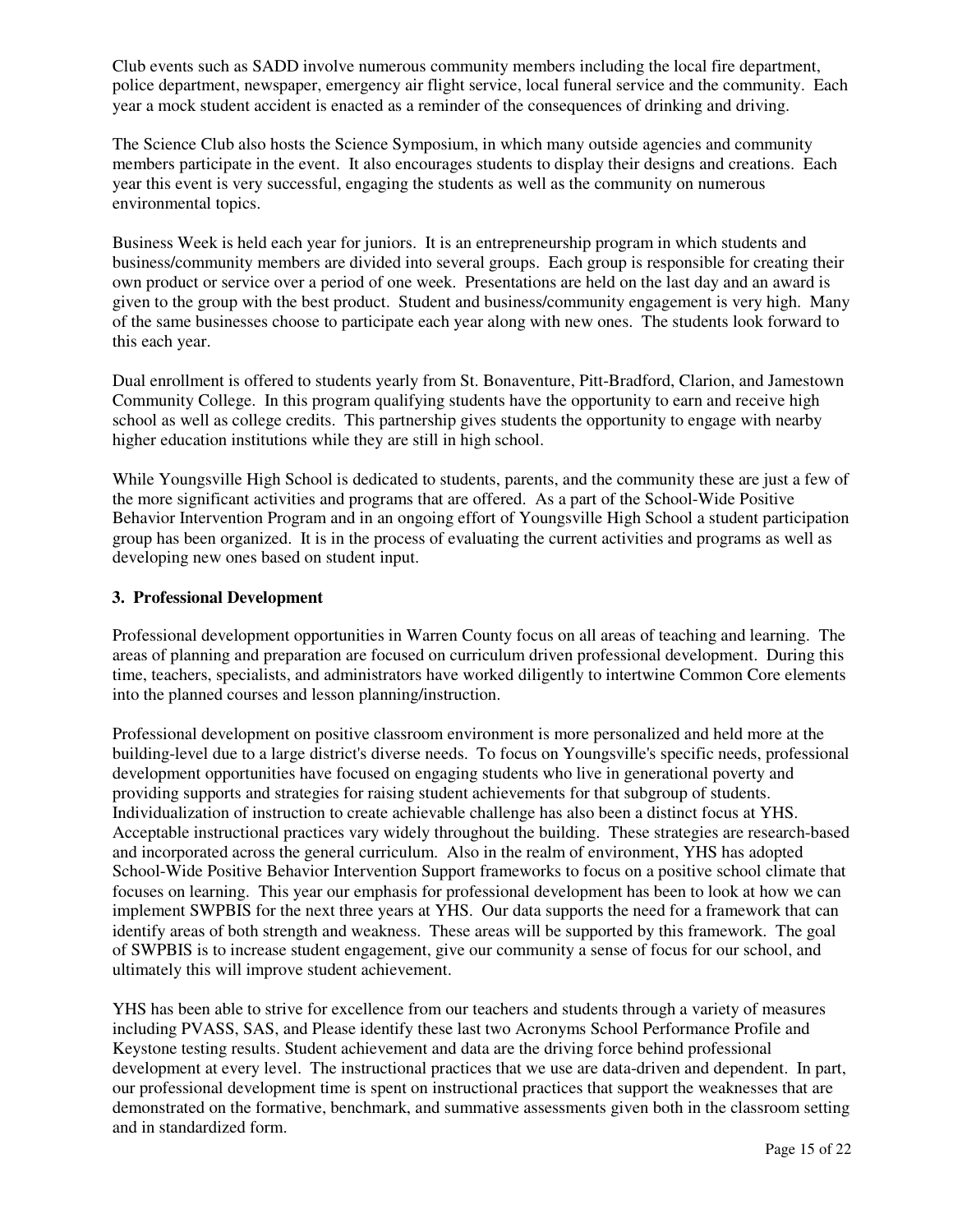Professionalism is another area in which professional development is a focus; specifically effective communication. At YHS, we are very cognizant that parents are key stakeholders in a child's education. In addition to traditional opportunities to meet and discuss with parents, we seek other ways of providing oneway communication (newsletters, memos home, email distribution lists, notes from teachers) and two-way communication (YHS Facebook page, emails, advisory groups, School Improvement Team membership, and various committees).

#### **4. School Leadership**

The leadership philosophy of the administrative team at YHS keeps student learning at the focus. There are three of us; lead principal, assistant principal, and special education supervisor.

YHS is comprised of 2 administrators, a special education supervisor, an athletic director, 1.5 guidance counselors, a school nurse, 27 teachers, and 7 paraprofessionals in addition to our custodial, cafeteria, athletic, and transportation staff. Overall leadership is the administrator's responsibility which is shared by the Principal and Assistant Principal. Teachers provide a leadership role in their classrooms with their students, but always have a voice in mostly all aspects of student learning, instruction, and interventions. The building administration believes in distributive leadership and provides opportunities to lead for faculty and staff in multiple ways, including department head designation, School Improvement Team membership, advisory positions that contain supplemental income, income and volunteer positions that provide teachers with opportunities to lead/mentor colleagues.

YHS structure is a team approach to student success where achievement is everyone's shared responsibility. We use a variety of ways to implement our programs and share resources to achieve our ultimate goal of successful achievement. This happens inside the classroom, on the court, the field, during school sponsored activities, during musical programs, through National Honor Society, Student Council, academic and social club offerings, Mock Trial, academic competitions, band competitions, and choir.

YHS operates under that premise that all children can learn. The Warren County Board of Directors, Central Office administration, and building level administration take the responsibility of leading that charge personally and with great seriousness. It is the responsibility of building level administration to make sure the philosophy is honored while we have them during the school day. This trickles over to coaches and advisors after 3:05 p.m., but ultimate responsibility is accepted by the principals. The other stakeholders in the community include parents, grandparents, extended families, community leaders, and taxpayers. We try to share our vision with them as often as possible through newsletters, social media, activities in the school, and most importantly through the students themselves. Even more effectively and importantly, we share this vision through being present and demonstrating through word and deed that we care about the individual successes of each student in this building in terms of academic, social/emotional, behavioral, and athletic growth.

Student successes are celebrated both in and out of school. We have many students taking leadership roles through sports, activities, academics, and tutoring opportunities. We have begun to plan for the implementation of School Wide Positive Behavior Intervention Support. This framework has encouraged teachers, staff, parents, and students to take on a leadership role through planning the overall philosophy of this initiative.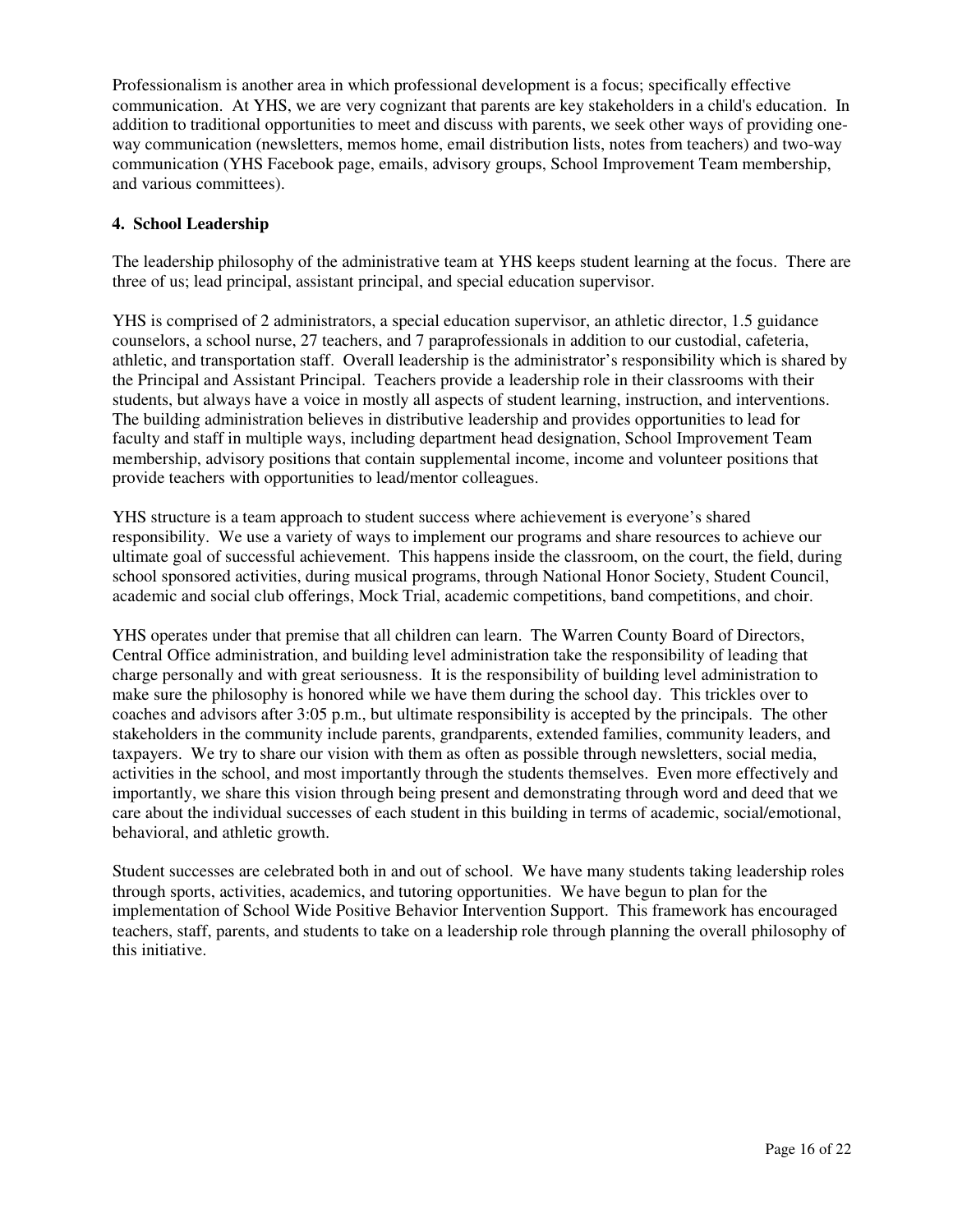# **STATE CRITERION--REFERENCED TESTS**

| <b>Subject: Math</b>                           | Test: PSSA Years 2010-2012, Keystone |
|------------------------------------------------|--------------------------------------|
|                                                | Exam Years 2013-2014                 |
| <b>All Students Tested/Grade: 11</b>           | <b>Edition/Publication Year: N/A</b> |
| <b>Publisher:</b> Data Recognition Corporation |                                      |

| School Year                      | 2013-2014      | 2012-2013        | 2011-2012      | 2010-2011      | 2009-2010      |
|----------------------------------|----------------|------------------|----------------|----------------|----------------|
| Testing month                    | May            | May              | Mar            | Mar            | Apr            |
| <b>SCHOOL SCORES*</b>            |                |                  |                |                |                |
| Satisfactory academic            | 79             | 75               | 61             | 48             | 71             |
| performance and above            |                |                  |                |                |                |
| Superior academic                | 17             | 23               | 26             | 17             | 32             |
| performance                      |                |                  |                |                |                |
| Number of students tested        | 78             | 26               | 81             | 85             | 90             |
| Percent of total students tested | 100            | 100              | 100            | 98             | 97             |
| Number of students tested with   |                |                  |                |                |                |
| alternative assessment           |                |                  |                |                |                |
| % of students tested with        | $\overline{0}$ | $\mathbf{1}$     | 9              | $\overline{4}$ | $\overline{2}$ |
| alternative assessment           |                |                  |                |                |                |
| <b>SUBGROUP SCORES</b>           |                |                  |                |                |                |
| 1. Free and Reduced-Price        |                |                  |                |                |                |
| Meals/Socio-Economic/            |                |                  |                |                |                |
| <b>Disadvantaged Students</b>    |                |                  |                |                |                |
| Satisfactory academic            | 30             | 32               | 58             | 31             | 59             |
| performance and above            |                |                  |                |                |                |
| Superior academic                | $\overline{0}$ | $\overline{0}$   | 33             | 8              | 14             |
| performance                      |                |                  |                |                |                |
| Number of students tested        | 23             | 22               | 38             | 36             | 34             |
| 2. Students receiving Special    |                |                  |                |                |                |
| <b>Education</b>                 |                |                  |                |                |                |
| Satisfactory academic            | 12             | $\boldsymbol{0}$ | 13             | 23             | 44             |
| performance and above            |                |                  |                |                |                |
| Superior academic                | $\mathbf{1}$   | $\overline{0}$   | $\overline{7}$ | $\overline{0}$ | 13             |
| performance                      |                |                  |                |                |                |
| Number of students tested        | 17             | 3                | 17             | 18             | 20             |
| 3. English Language Learner      |                |                  |                |                |                |
| <b>Students</b>                  |                |                  |                |                |                |
| Satisfactory academic            |                |                  |                |                |                |
| performance and above            |                |                  |                |                |                |
| Superior academic                |                |                  |                |                |                |
| performance                      |                |                  |                |                |                |
| Number of students tested        |                |                  |                |                |                |
| 4. Hispanic or Latino            |                |                  |                |                |                |
| <b>Students</b>                  |                |                  |                |                |                |
| Satisfactory academic            |                |                  |                |                |                |
| performance and above            |                |                  |                |                |                |
| Superior academic                |                |                  |                |                |                |
| performance                      |                |                  |                |                |                |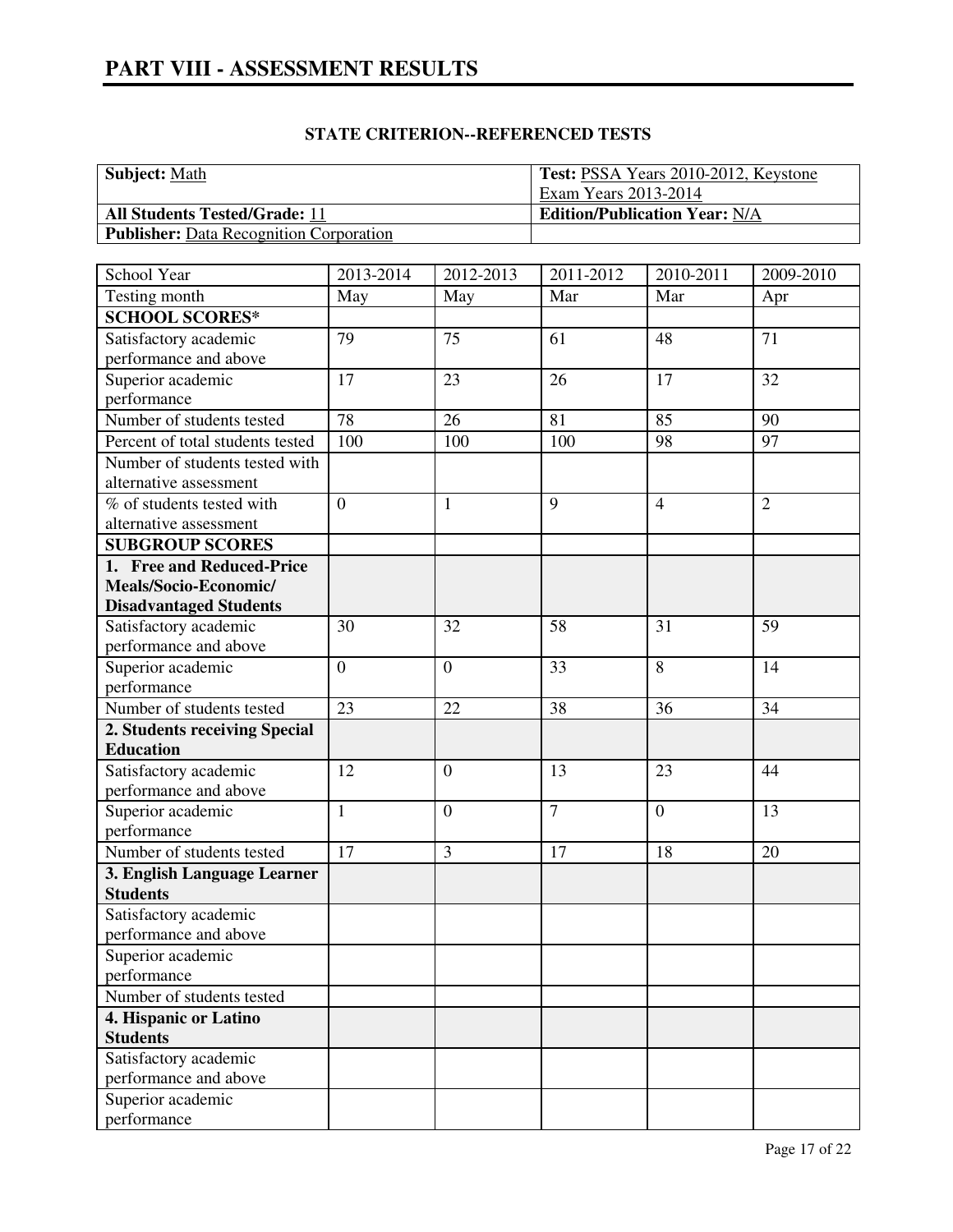| School Year                      | 2013-2014      | 2012-2013        | 2011-2012 | 2010-2011      | 2009-2010      |
|----------------------------------|----------------|------------------|-----------|----------------|----------------|
| Number of students tested        |                |                  |           |                |                |
| 5. African-American              |                |                  |           |                |                |
| <b>Students</b>                  |                |                  |           |                |                |
| Satisfactory academic            |                |                  |           |                |                |
| performance and above            |                |                  |           |                |                |
| Superior academic                |                |                  |           |                |                |
| performance                      |                |                  |           |                |                |
| Number of students tested        |                |                  |           |                |                |
| <b>6. Asian Students</b>         |                |                  |           |                |                |
| Satisfactory academic            |                |                  |           |                |                |
| performance and above            |                |                  |           |                |                |
| Superior academic                |                |                  |           |                |                |
| performance                      |                |                  |           |                |                |
| Number of students tested        |                |                  |           |                |                |
| 7. American Indian or            |                |                  |           |                |                |
| <b>Alaska Native Students</b>    |                |                  |           |                |                |
| Satisfactory academic            |                |                  |           |                |                |
| performance and above            |                |                  |           |                |                |
| Superior academic                |                |                  |           |                |                |
| performance                      |                |                  |           |                |                |
| Number of students tested        |                |                  |           |                |                |
| 8. Native Hawaiian or other      |                |                  |           |                |                |
| <b>Pacific Islander Students</b> |                |                  |           |                |                |
| Satisfactory academic            |                |                  |           |                |                |
| performance and above            |                |                  |           |                |                |
| Superior academic                |                |                  |           |                |                |
| performance                      |                |                  |           |                |                |
| Number of students tested        |                |                  |           |                |                |
| 9. White Students                |                |                  |           |                |                |
| Satisfactory academic            | 77             | $\boldsymbol{0}$ | 62        | 47             | 71             |
| performance and above            |                |                  |           |                |                |
| Superior academic                | 16             | $\boldsymbol{0}$ | 26        | 17             | 33             |
| performance                      |                |                  |           |                |                |
| Number of students tested        | 76             | 25               | 79        | 83             | 78             |
| 10. Two or More Races            |                |                  |           |                |                |
| identified Students              |                |                  |           |                |                |
| Satisfactory academic            |                |                  |           |                |                |
| performance and above            |                |                  |           |                |                |
| Superior academic                |                |                  |           |                |                |
| performance                      |                |                  |           |                |                |
| Number of students tested        |                |                  |           |                |                |
| 11. Other 1: Disadvantaged       |                |                  |           |                |                |
| <b>Students + Students</b>       |                |                  |           |                |                |
| receiving Special Education      |                |                  |           |                |                |
| Satisfactory academic            | 25             | $\boldsymbol{0}$ | 17        | 13             | 44             |
| performance and above            |                |                  |           |                |                |
| Superior academic                | $\overline{0}$ | $\overline{0}$   | 17        | $\overline{0}$ | $\overline{0}$ |
| performance                      |                |                  |           |                |                |
| Number of students tested        | $\overline{4}$ | 5                | $\tau$    | 10             | 12             |
| 12. Other 2: Other 2             |                |                  |           |                |                |
| Satisfactory academic            |                |                  |           |                |                |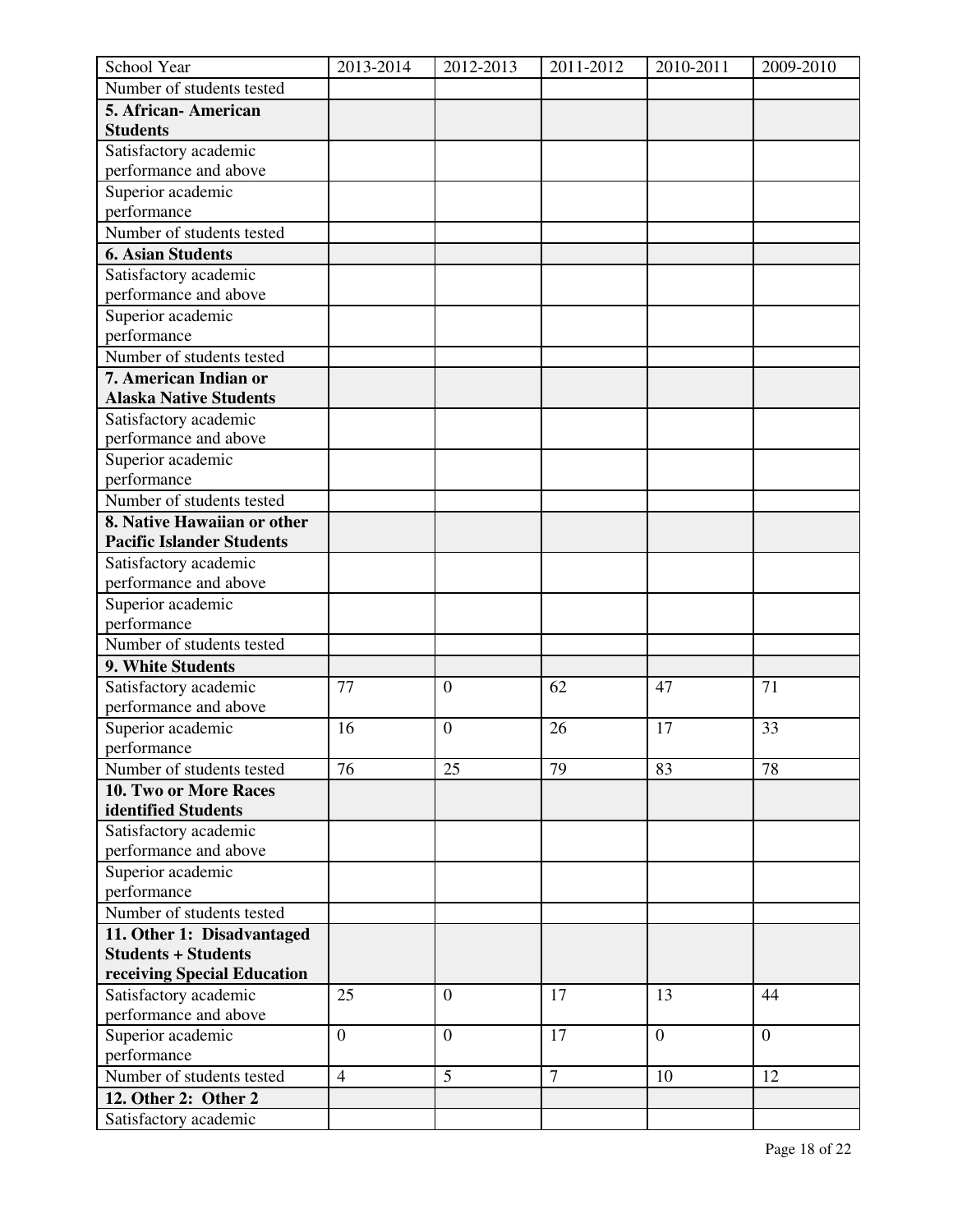| School Year               | 2013-2014 | 2012-2013 | 2011-2012 | 2010-2011 | 2009-2010 |
|---------------------------|-----------|-----------|-----------|-----------|-----------|
| performance and above     |           |           |           |           |           |
| Superior academic         |           |           |           |           |           |
| performance               |           |           |           |           |           |
| Number of students tested |           |           |           |           |           |
| 13. Other 3: Other 3      |           |           |           |           |           |
| Satisfactory academic     |           |           |           |           |           |
| performance and above     |           |           |           |           |           |
| Superior academic         |           |           |           |           |           |
| performance               |           |           |           |           |           |
| Number of students tested |           |           |           |           |           |

**NOTES:** The data from 2009-2010 is based on 11th grade math PSSAs. In the spring of 2011, the state rolled out end of course exams for Algebra I, called the Keystone Exams. Any student enrolled in an Algebra I course were required to take the exam, however they were not going to count toward adequate yearly progress nor graduation. Due to monetary issues in the state, the Keystone exams were not given in 2012. Unlike the PSSAs, the Keystones were designed to assess proficiency in Algebra I. The PSSA exams measured not only algebraic concepts, but also measurement, geometry, data analysis and probability.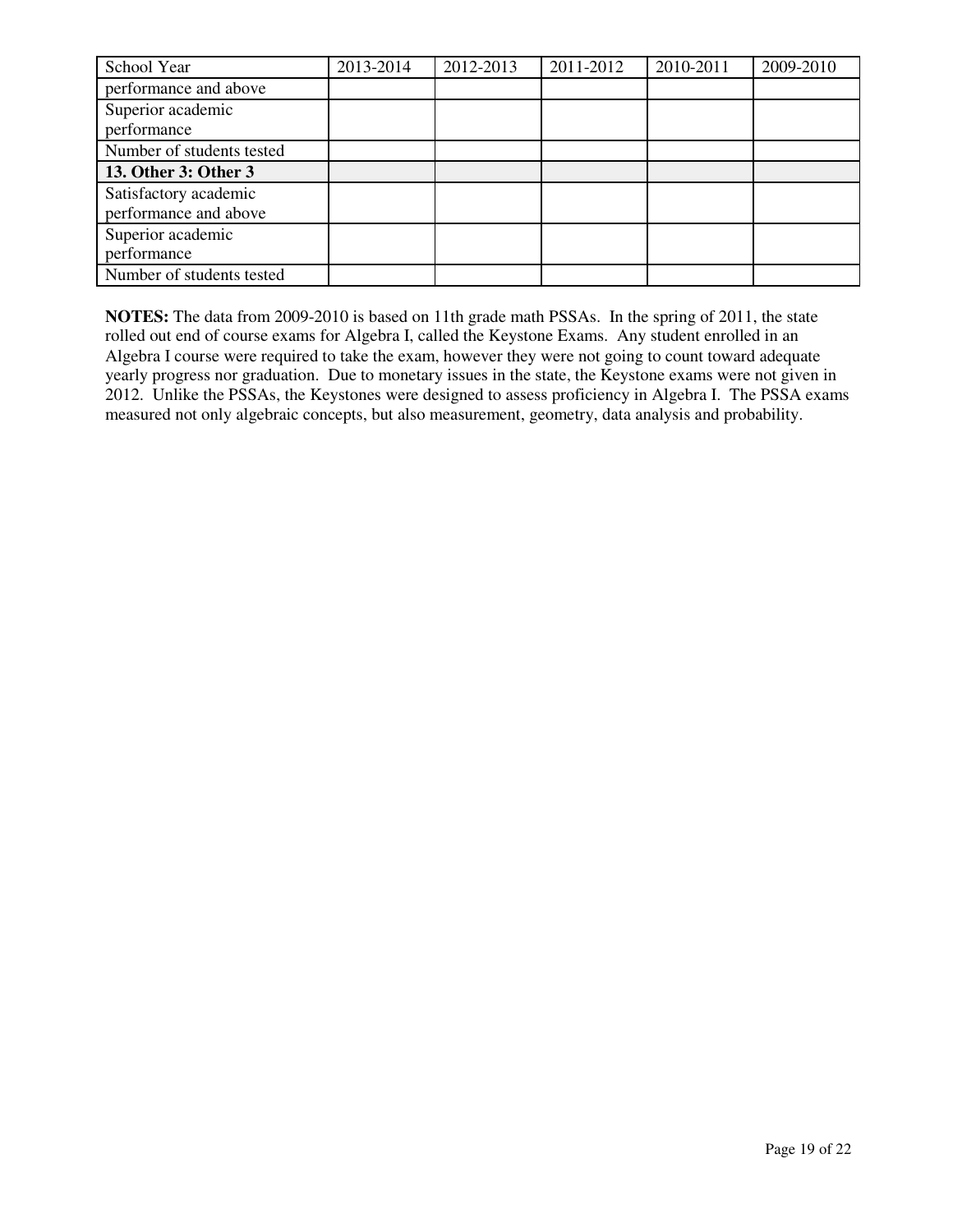# **STATE CRITERION--REFERENCED TESTS**

| <b>Subject:</b> Reading/ELA                    | <b>Test: PSSA Years 2010-2012, Keystone</b> |  |  |
|------------------------------------------------|---------------------------------------------|--|--|
|                                                | Exam Years 2013-2014                        |  |  |
| <b>All Students Tested/Grade: 11</b>           | <b>Edition/Publication Year: 2010</b>       |  |  |
| <b>Publisher:</b> Data Recognition Corporation |                                             |  |  |

| School Year                      | 2013-2014      | 2012-2013      | 2011-2012      | 2010-2011      | 2009-2010 |
|----------------------------------|----------------|----------------|----------------|----------------|-----------|
| Testing month                    | May            | May            | Mar            | Mar            | Apr       |
| <b>SCHOOL SCORES*</b>            |                |                |                |                |           |
| Satisfactory academic            | 86             | 77             | 60             | 53             | 69        |
| performance and above            |                |                |                |                |           |
| Superior academic                | $\overline{3}$ | 8              | 21             | 19             | 33        |
| performance                      |                |                |                |                |           |
| Number of students tested        | 83             | 71             | 79             | 86             | 78        |
| Percent of total students tested | 100            | 100            | 92             | 93             | 79        |
| Number of students tested with   |                |                |                |                |           |
| alternative assessment           |                |                |                |                |           |
| % of students tested with        | $\overline{0}$ | $\mathbf{1}$   | $\overline{2}$ | 8              | 3         |
| alternative assessment           |                |                |                |                |           |
| <b>SUBGROUP SCORES</b>           |                |                |                |                |           |
| 1. Free and Reduced-Price        |                |                |                |                |           |
| Meals/Socio-Economic/            |                |                |                |                |           |
| <b>Disadvantaged Students</b>    |                |                |                |                |           |
| Satisfactory academic            | 33             | 50             | 56             | 44             | 61        |
| performance and above            |                |                |                |                |           |
| Superior academic                | $\overline{0}$ | $\overline{0}$ | 19             | 28             | 10        |
| performance                      |                |                |                |                |           |
| Number of students tested        | 27             | 20             | 36             | 25             | 31        |
| 2. Students receiving Special    |                |                |                |                |           |
| <b>Education</b>                 |                |                |                |                |           |
| Satisfactory academic            | 11             | 9              | 27             | $\overline{7}$ | 53        |
| performance and above            |                |                |                |                |           |
| Superior academic                | $\overline{0}$ | $\overline{0}$ | $\overline{7}$ | $\overline{7}$ | 16        |
| performance                      |                |                |                |                |           |
| Number of students tested        | 18             | 12             | 15             | 14             | 19        |
| 3. English Language Learner      |                |                |                |                |           |
| <b>Students</b>                  |                |                |                |                |           |
| Satisfactory academic            |                |                |                |                |           |
| performance and above            |                |                |                |                |           |
| Superior academic                |                |                |                |                |           |
| performance                      |                |                |                |                |           |
| Number of students tested        |                |                |                |                |           |
| 4. Hispanic or Latino            |                |                |                |                |           |
| <b>Students</b>                  |                |                |                |                |           |
| Satisfactory academic            |                |                |                |                |           |
| performance and above            |                |                |                |                |           |
| Superior academic                |                |                |                |                |           |
| performance                      |                |                |                |                |           |
| Number of students tested        |                |                |                |                |           |
| 5. African- American             |                |                |                |                |           |
| <b>Students</b>                  |                |                |                |                |           |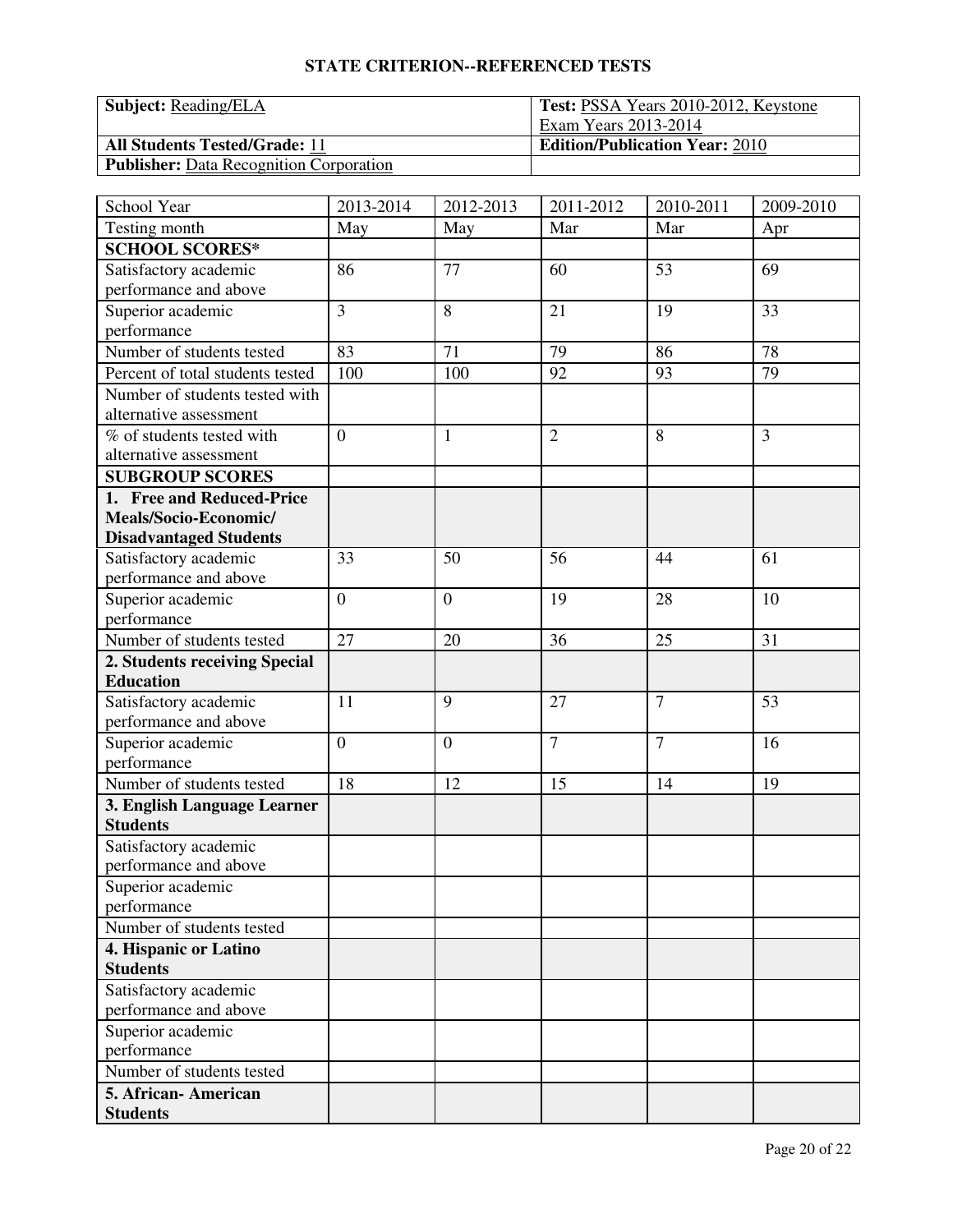| School Year                                    | 2013-2014        | 2012-2013      | 2011-2012 | 2010-2011      | 2009-2010      |
|------------------------------------------------|------------------|----------------|-----------|----------------|----------------|
| Satisfactory academic                          |                  |                |           |                |                |
| performance and above                          |                  |                |           |                |                |
| Superior academic                              |                  |                |           |                |                |
| performance                                    |                  |                |           |                |                |
| Number of students tested                      |                  |                |           |                |                |
| <b>6. Asian Students</b>                       |                  |                |           |                |                |
| Satisfactory academic                          |                  |                |           |                |                |
| performance and above                          |                  |                |           |                |                |
| Superior academic                              |                  |                |           |                |                |
| performance                                    |                  |                |           |                |                |
| Number of students tested                      |                  |                |           |                |                |
| 7. American Indian or                          |                  |                |           |                |                |
| <b>Alaska Native Students</b>                  |                  |                |           |                |                |
| Satisfactory academic                          |                  |                |           |                |                |
| performance and above                          |                  |                |           |                |                |
| Superior academic                              |                  |                |           |                |                |
| performance                                    |                  |                |           |                |                |
| Number of students tested                      |                  |                |           |                |                |
| 8. Native Hawaiian or other                    |                  |                |           |                |                |
| <b>Pacific Islander Students</b>               |                  |                |           |                |                |
| Satisfactory academic                          |                  |                |           |                |                |
| performance and above                          |                  |                |           |                |                |
| Superior academic                              |                  |                |           |                |                |
| performance                                    |                  |                |           |                |                |
| Number of students tested                      |                  |                |           |                |                |
| 9. White Students                              |                  |                |           |                |                |
| Satisfactory academic                          | 31               | 65             | 61        | 53             | 71             |
| performance and above                          |                  |                |           |                |                |
| Superior academic                              | $\boldsymbol{0}$ | $\overline{7}$ | 21        | 19             | 33             |
| performance                                    |                  |                |           |                |                |
| Number of students tested                      | 51               | 64             | 76        | 78             | 75             |
| 10. Two or More Races                          |                  |                |           |                |                |
| identified Students                            |                  |                |           |                |                |
| Satisfactory academic<br>performance and above |                  |                |           |                |                |
| Superior academic                              |                  |                |           |                |                |
| performance                                    |                  |                |           |                |                |
| Number of students tested                      |                  |                |           |                |                |
| 11. Other 1: Disadvantaged                     |                  |                |           |                |                |
| <b>Students + Students</b>                     |                  |                |           |                |                |
| receiving Special Education                    |                  |                |           |                |                |
| Satisfactory academic                          | $\overline{0}$   | 14             | 33        | 14             | 55             |
| performance and above                          |                  |                |           |                |                |
| Superior academic                              | $\boldsymbol{0}$ | $\overline{0}$ | 17        | 14             | $\overline{0}$ |
| performance                                    |                  |                |           |                |                |
| Number of students tested                      | 6                | $\overline{7}$ | 6         | $\overline{7}$ | 11             |
| 12. Other 2: Other 2                           |                  |                |           |                |                |
| Satisfactory academic                          |                  |                |           |                |                |
| performance and above                          |                  |                |           |                |                |
| Superior academic                              |                  |                |           |                |                |
| performance                                    |                  |                |           |                |                |